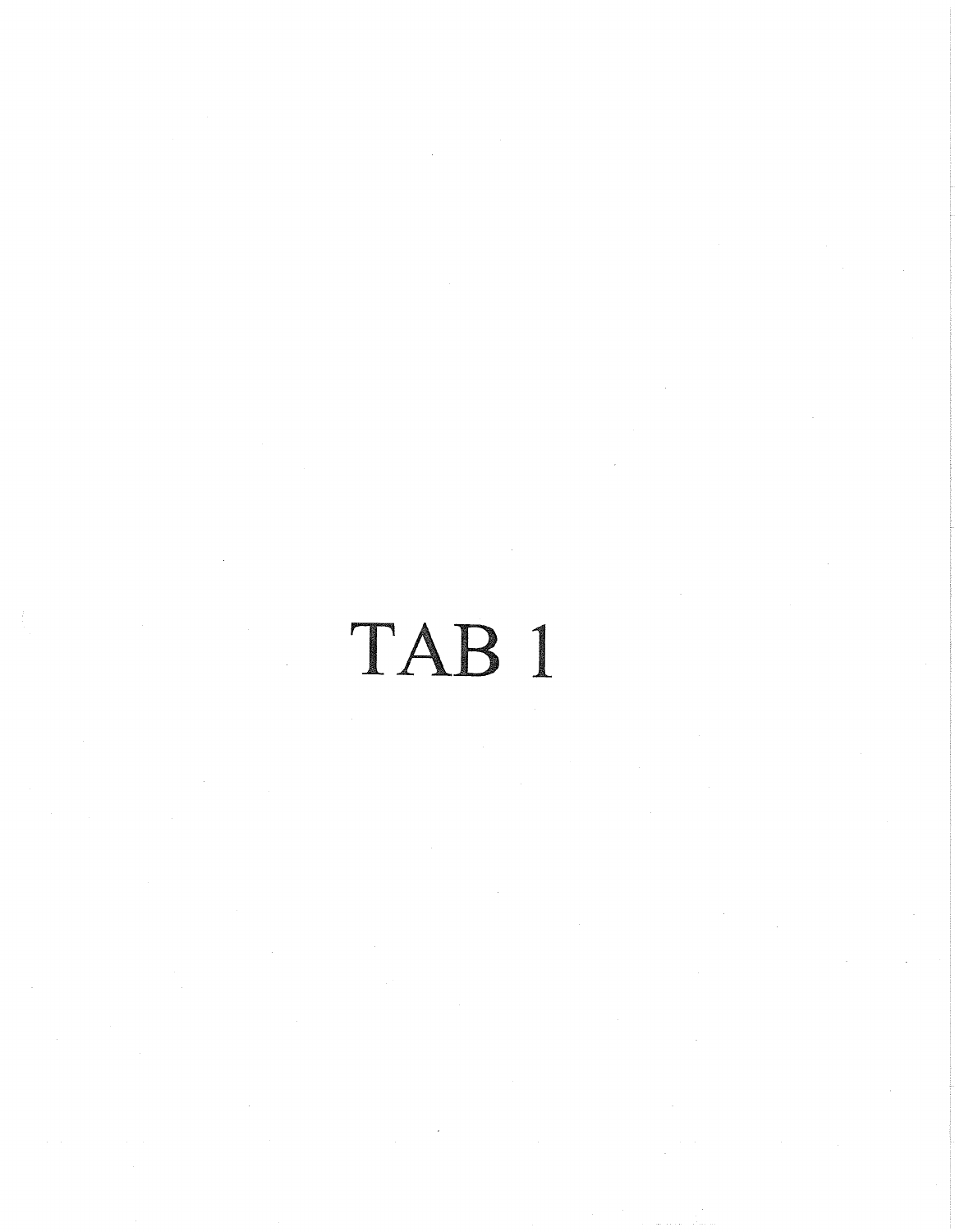#### POINT PAPER

# RESOLUTION 08-25 INVESTMENT POLICY

**Problem:** The city's allow for greater dive current Investment Policy is outdated and needs to be changed to allow for greater diversification, safety and yield of invested funds.

#### Background

nation and safety and yield of invested funds.<br> **Background:**<br>
In light of our country's current economic dilemma, is it necessary to have an Investment<br>
Policy that clearly defines the options for investment practices. St In light of our country's current economic dilemma, is it necessary to have an Investment Policy that clearly defines the options for investment practices. Staff, along with our Financial Advisor, has reviewed the city's c broad and lacked the direction needed to maintain a diversified investment program.

The attached proposed resolution establishing an Investment Policy concentrates on investment procedures to ensure the safety, liquidity and yield of the city invested funds, while allowing for the diversification of these funds. The policy applies to all funds except Pension funds and CIP loan proceeds and defines the authorized investment institutions and instruments that may employed for invested funds. The policy provides limitations for certain investments to limit the risk that the city would take in those types of investments. Attachment A illustrates the authorized investments and the composition, issuer limits and the maximum maturity of those investments. It also lists staff's proposed investment plan and the applicable yields

It is the request of staff that the Investment Policy be carried forward to the 7:00 pm meeting for adoption

## Alternatives

- 1. Do nothing.
- 2. Approve Resolution  $\#08-25$  adopting the Investment Policy as attached.

Recommendation: Staff recommends alternative  $#2$ , Approve Resolution  $#08-25$ 

Budget Impact: None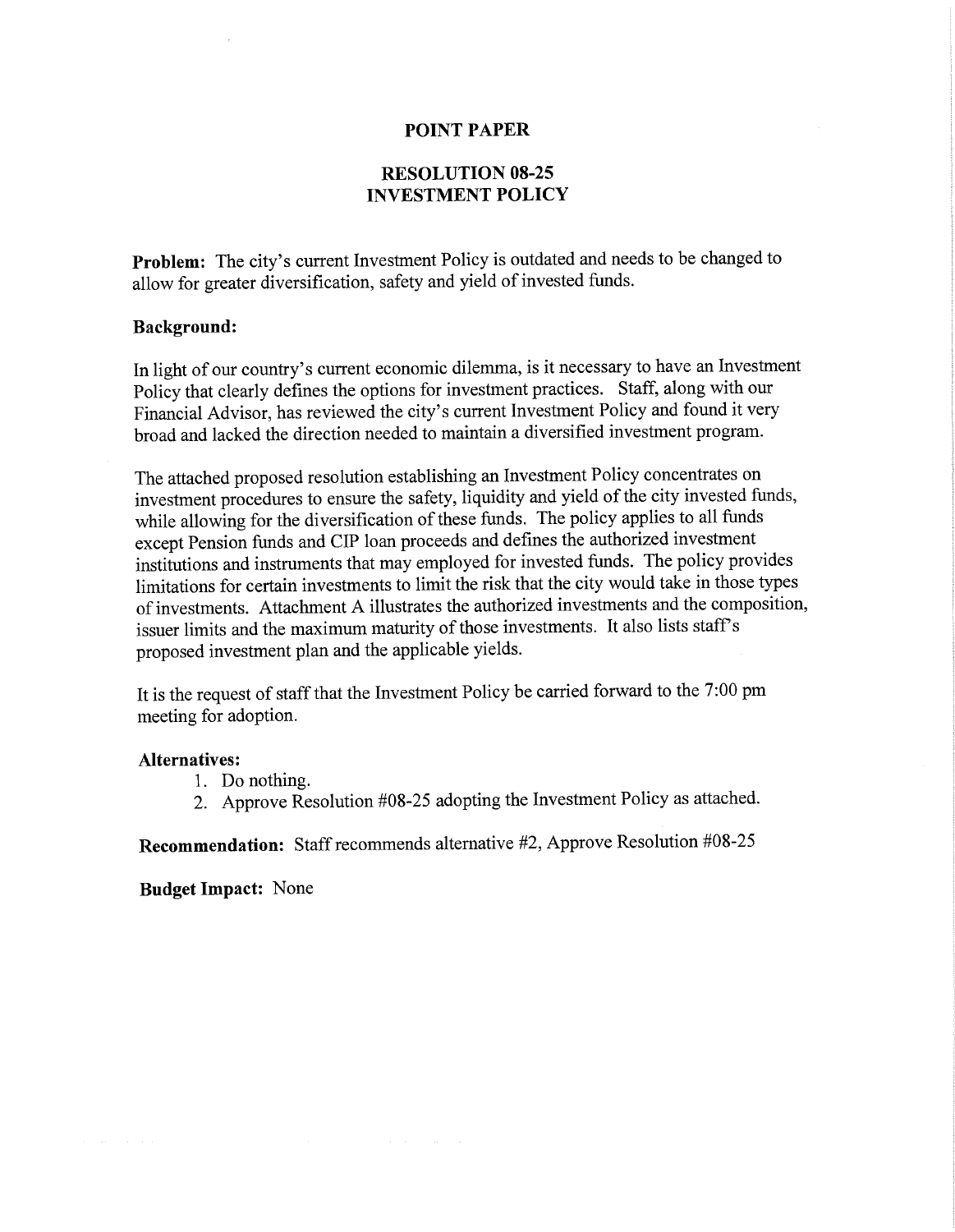#### **RESOLUTION 08-25**

# A RESOLUTION OF THE CITY COMMISSION OF HE CITY OF PALMETTO, FLORIDA, TO ESTABLISH AN INVESTMENT POLICY SETTING GUIDELINES FOR THE INVESTING OF PUBLIC FUNDS FOR PURPOSES OF ENSURING THE FINANCIAL STABILITY OF THE CITY

Whereas, the City Commission, in and for the City of Palmetto, Florida, hereinafter referred to as "Commission", endorses sound financial policies and practices; and

Whereas, the Commission has determined that an Investment Policy tailored to the particular needs of the City is the most responsible way to provide guidelines for the investing and management of the public funds of the City and to maintain the financial strength; and

Whereas, it is essential that the Commission establish an Investment Policy to provide guidelines for the  $(1)$  safety of principal,  $(2)$  maintenance of liquidity and,  $(3)$  the return on investment

# NOW, THEREFORE, BE IT RESOLVED BY THE CITY COMMISSION OF THE CITY OF PALMETTO

### **SECTION 1. FINDING OF FACT**

The above-referenced "WHEREAS" clauses are adopted herein as findings of fact.

#### **SECTION 2. PURPOSE**

The purpose of this policy is to set forth the investment objectives and parameters for the management of public funds of the City of Palmetto, Florida (hereinafter "City"). These policies are designed to ensure the prudent management of public funds, the availability of operating and capital funds when needed and an investment return competitive with comparable funds and financial market indices

#### **SECTION 3. SCOPE**

In accordance with Section 218.415, Florida Statutes, this investment policy applies to the investment of public funds in excess of the amounts needed to meet current expenses, which includes cash and investment balances of the following funds:

- $\triangleright$  General Fund
- $\triangleright$  Special Revenue Funds
- $\triangleright$  Capital Projects Funds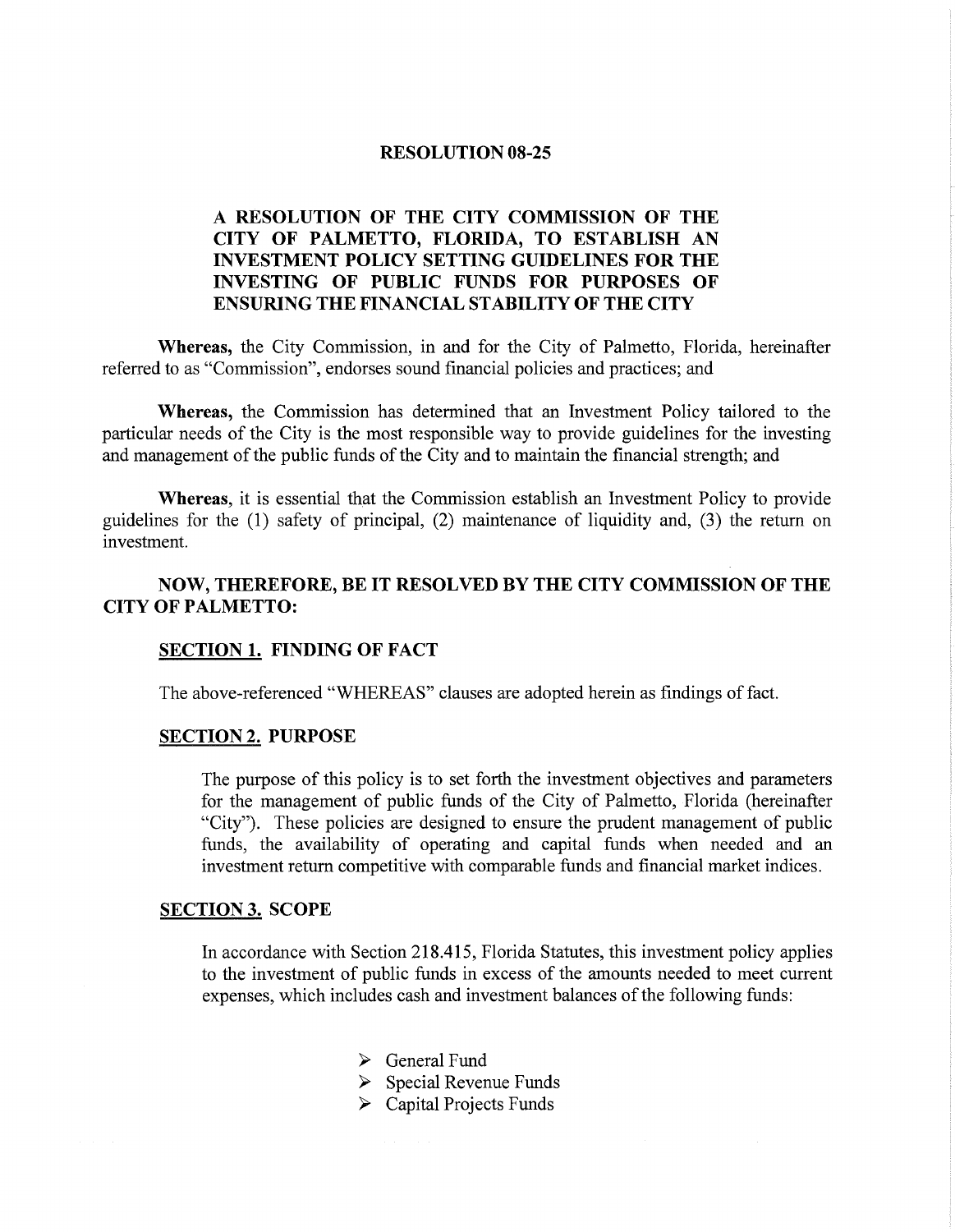- > Enterprise Funds
- $\triangleright$  Permanent Funds
- $\triangleright$  Trust and Agency Funds

This policy does not apply to the investment of principal, interest, reserve, construction, capitalized interest, redemption or escrow accounts created by ordinance or resolution pursuant to the issuance of bonds where the investments are held by an authorized depository. This policy does not apply to funds not under investment control of the City; such as Pension Plans.

#### SECTION 4. INVESTMENT OBJECTIVES

**ECTION 4. INVESTMENT OBJECTIVES**<br>Safety of Principal<br>The foremost objective of this investment program is the safety of the principal of those funds within the portfolios. Investment transactions shall seek to keep capital losses to a minimum, whether they are from securities defaults or erosion of market value. To attain this objective, diversification is required in order that potential losses on individual securities do not exceed the income generated from the remainder of the portfolio.

From time to time, securities may be purchased at a premium or traded for other securities to improve yield, maturity or credit risk. For these transactions, a loss may be incurred for accounting purposes to achieve optimal investment return provided any of the following occurs with respect to the replacement security:

- A. The yield has been increased, or
- B. The duration has been reduced or lengthened, or
- C. The quality of the investment has been improved
- D. The liquidity of the investment has been improved.

#### Maintenance of Liquidity

The second highest priority is liquidity of funds. The portfolios shall be managed in such a manner that funds are available to meet reasonably anticipated cash flow requirements in an orderly manner

#### Return on Investment

The third highest priority is income. Investment portfolios shall be designed with the objective of attaining a market rate of return throughout budgetary and economic cycles, taking into account the investment risk constraints and liquidity needs. Return on investment is of least importance compared to the safety and liquidity objectives described above. The core of investments is limited to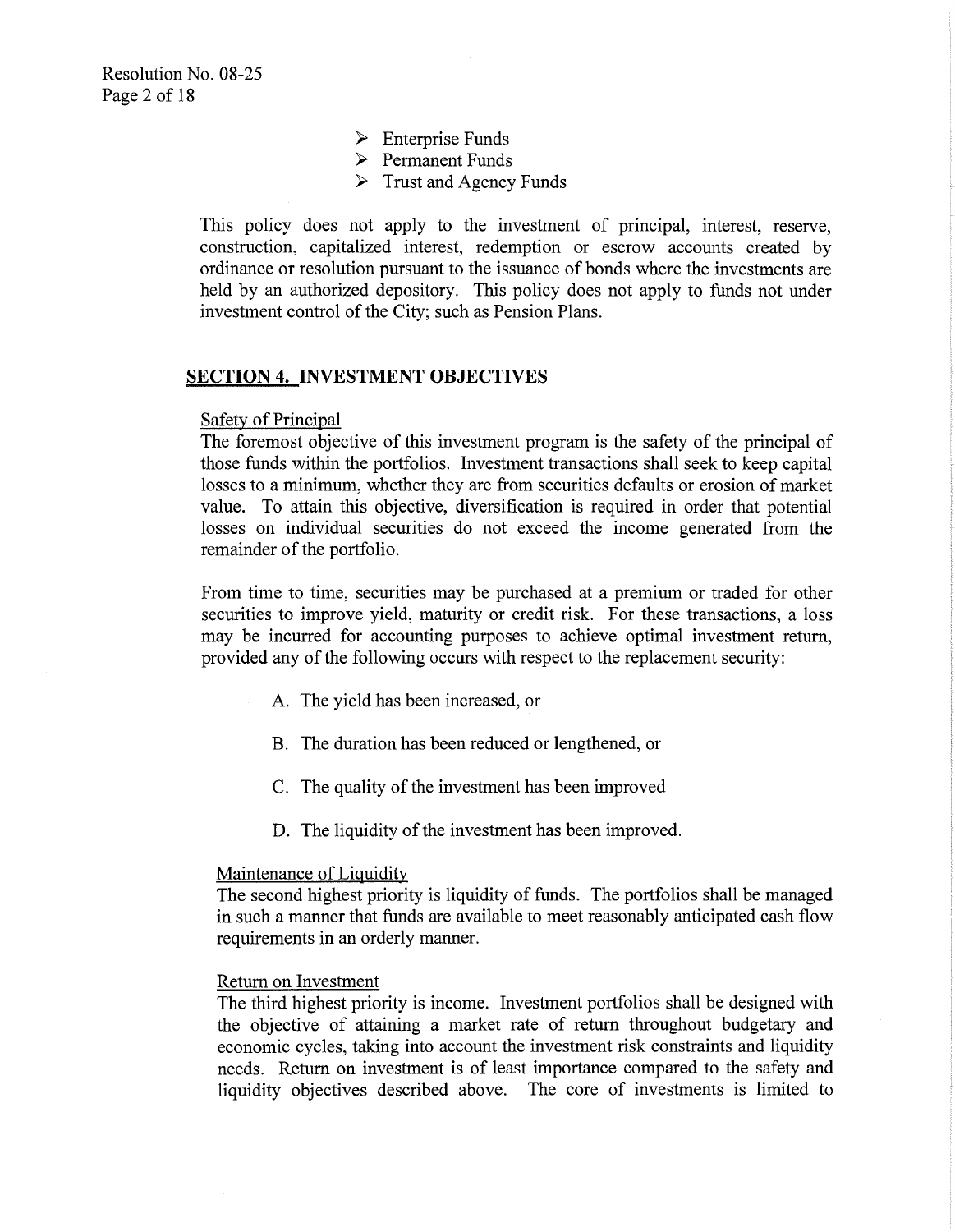relatively low risk securities in anticipation of earning a fair return relative to the risk being assumed

# SECTION 5. DELEGATION OF AUTHORITY

The responsibility for providing oversight and direction in regard to the The responsibility for providing oversight and direction in regard to the management of the investment program resides with the City's Investment Committee. The Investment Committee shall be established consisting of the C management of the investment program resides with the City's Investment Clerk, the Deputy Clerk – Finance and the Financial Advisor. One additional person may be appointed by the City Commission. The Investment Committee shall meet periodically to review the City's investment strategy. person may be appointed by the City Commission The Investment Committee shall meet periodically to review the City's investment strategy.

The management responsibility for all City funds in the investment program and investment transactions is delegated to the Deputy Clerk - Finance. The Deputy Clerk - Finance shall establish written procedures for the operation of the investment portfolio and a system of internal accounting and administrative controls to regulate the activities of employees. The City may employ an investment manager to assist in managing some of the City's portfolios. Such investment manager must be registered under the Investment Advisors Act of 1940

#### **SECTION 6. STANDARDS OF PRUDENCE**

The standard of prudence to be used by investment officials shall be the "Prudent" Person" standard and shall be applied in the context of managing the overall investment program. The Deputy Clerk - Finance acting in accordance with written procedures and this investment policy and exercising due diligence shall<br>be relieved of any personal responsibility for an individual security's credit risk or The standard of prudence to be used by investment officials shall be the "Prudent Person" standard and shall be applied in the context of managing the overall investment program. The Deputy Clerk - Finance acting in accord market price changes, provided deviations from expectation are reported to the City Clerk and the Investment Committee in <sup>a</sup> timely fashion and the liquidity and the sale of securities are carried out in accordance with the terms of this policy The Prudent Person standard is as follows

Investments shall be made with judgement and care, under circumstances then prevailing, which persons of prudence, discretion and intelligence exercise in the management of their own affairs, not for speculation, but for investment, considering the probable safety of their capital as well as the probable income to be derived from the investment

In the probable income to be derived from the investment<br>While the standard of prudence to be used by the City's<br>Person standard, any person or firm hired or retained to inve staff is the Prudent Person standard, any person or firm hired or retained to invest, monitor, or advise concerning these assets shall be held to the higher standard of "Prudent Expert". The standard shall be that in investing and reinvesting moneys and in acquiring retaining, managing, and disposing of investments of these funds, the consultant shall exercise: the judgement, care, skill, prudence, and diligence under the circumstances then prevailing, which persons of prudence, discretion, and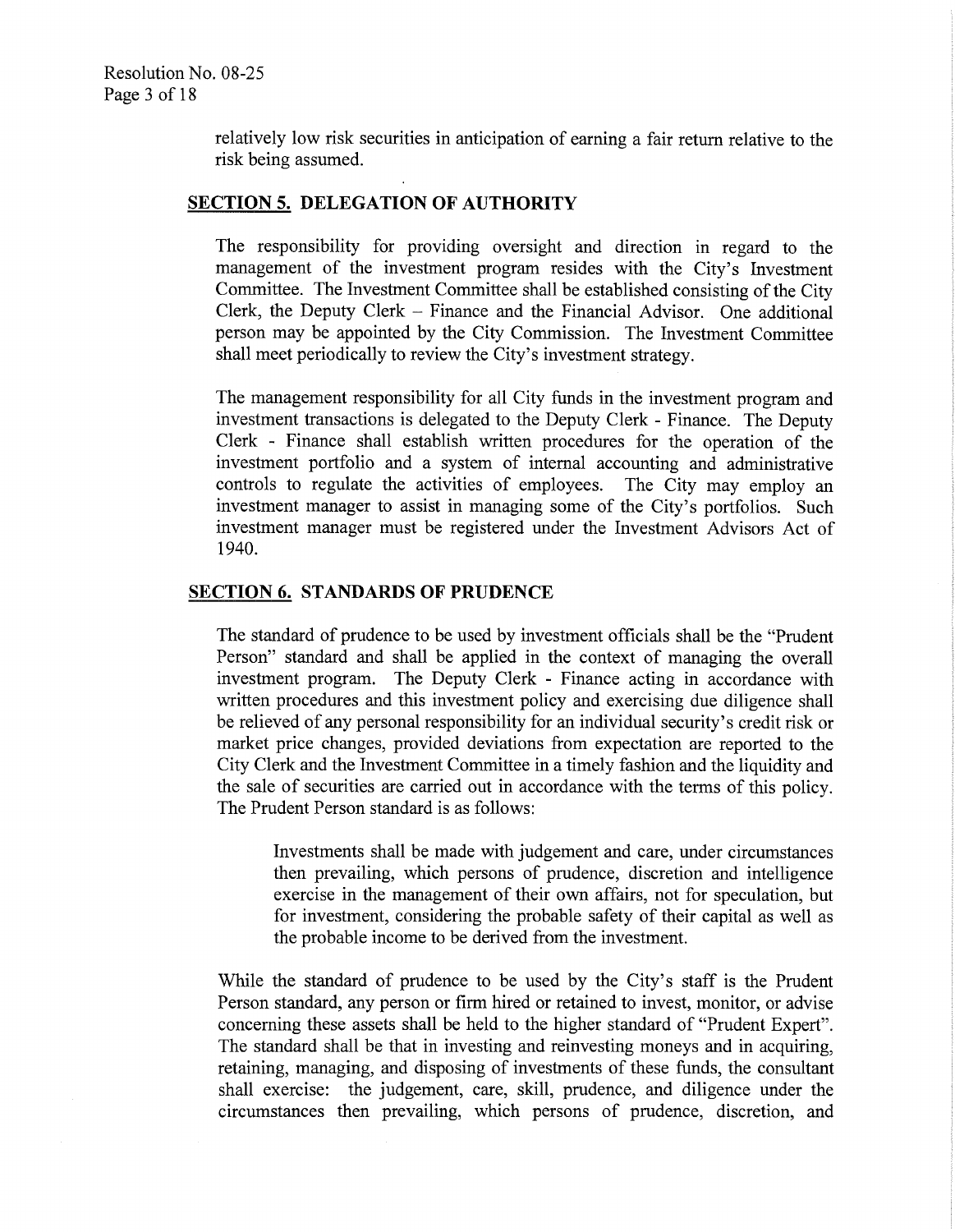intelligence acting in a like capacity and familiar with such matters would use in the conduct of an enterprise of like character and with like aims by diversifying the investments of the funds, so as to minimize the risk, considering the probable income as well as the probable safety of their capital

#### SECTION 7. ETHICS AND CONFLICTS OF INTEREST

CTION 7.<br>The City's<br>business ao staff involved in the investment process shall refrain from personal business activity that could conflict with proper execution of the investment program, or which could impair their ability to make impartial investment decisions. Also, employees involved in the investment process shall disclose to the City any material financial interests in financial institutions that conduct business with the City, and they shall further disclose any material personal business with the City, and they shall further disclose any material personal financial/investment positions that could be related to the performance of the the China<br>
financi<br>
City's City's investment program.

#### SECTION 8 INTERNAL CONTROLS AND INVESTMENT PROCEDURES

The Deputy Clerk - Finance shall establish a system of internal controls and operational procedures that are maintained in writing. The internal controls should be designed to prevent losses of funds, which might arise from fraud, employee error, and misrepresentation by third parties, or imprudent actions by employees. No person may engage in an investment transaction except as authorized under the terms of this policy

Independent auditors as a normal part of the annual financial audit to the City shall conduct a review of the system of internal controls to ensure compliance with policies and procedures.

# SECTION 9. CONTINUING EDUCATION

The Deputy Clerk - Finance or his designee responsible for making investment decisions shall annually complete eight  $(8)$  hours of continuing education in subjects or courses of study related to investment practices and products

# SECTION 10. AUTHORIZED INVESTMENT INSTITUTIONS AND DEALERS

The Deputy Clerk - Finance shall maintain a list of financial institutions and broker/dealers that are approved for investment purposes ("Qualified Institutions"). Only firms meeting one of the following requirements shall be eligible to serve as Qualified Institutions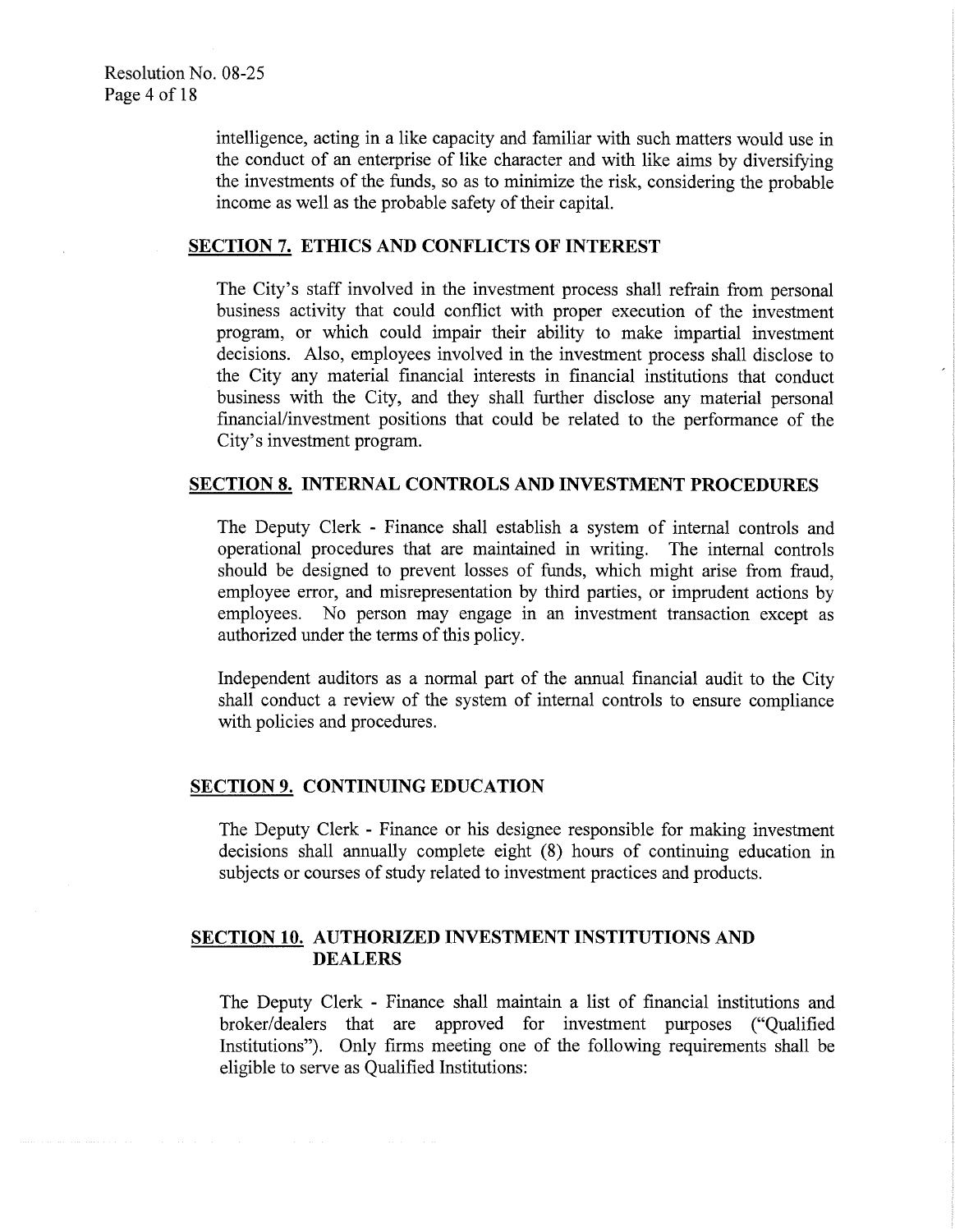- A. The firm must comply with all of the following requirements.
	- I he firm must comply with all of the following requirements.<br>i. Primary and regional dealers that qualify under Securities and Exchange Primary and regional dealers that qualify under Secu<br>Commission Rule 15 C3-1 (uniform net capital rule); Commission Rule 15 C3-1 (uniform net capital rule);<br>ii. Capital of no less than \$10,000,000;
	-
	- iii. Registered as a dealer under the Securities Exchange Act of 1934;
	- iv. A member of the National Association of Securities Dealers (NASD);
	- v. Registered to sell securities in Florida; and
	- vi. The firm and assigned broker have been engaged in the business of effecting transactions in U.S. government and agency obligations for at least five  $(5)$  consecutive years; or,
- B. Public Depositories qualified by the Treasurer of the State of Florida, in accordance with Chapter 280, Florida Statutes.
- C. Qualified Public Depositories may provide the services of a securities dealer through a Section 20 subsidiary of the financial institution.
- D. Direct issuers of commercial paper and bankers' acceptances.

# SECTION 11. MATURITY AND LIQUIDITY REQUIREMENTS

To the extent possible an attempt will be made to match investment maturities with known cash needs and anticipated cash flow requirements. Investment maturities shall not exceed five  $(5)$  years.

# SECTION 12. COMPETITIVE SELECTION OF INVESTMENT INSTRUMENTS

After the Deputy Clerk - Finance or the investment advisor has determined the approximate maturity date based on cash flow needs and market conditions and has analyzed and selected one or more optimal types of investments, a minimum of three (3) qualified banks and/or approved broker/dealers must be contacted and asked to provide bids/offers on investments in question. Bids/offers will be held in confidence until the bid/offer deemed to best meet the investment objectives is determined and selected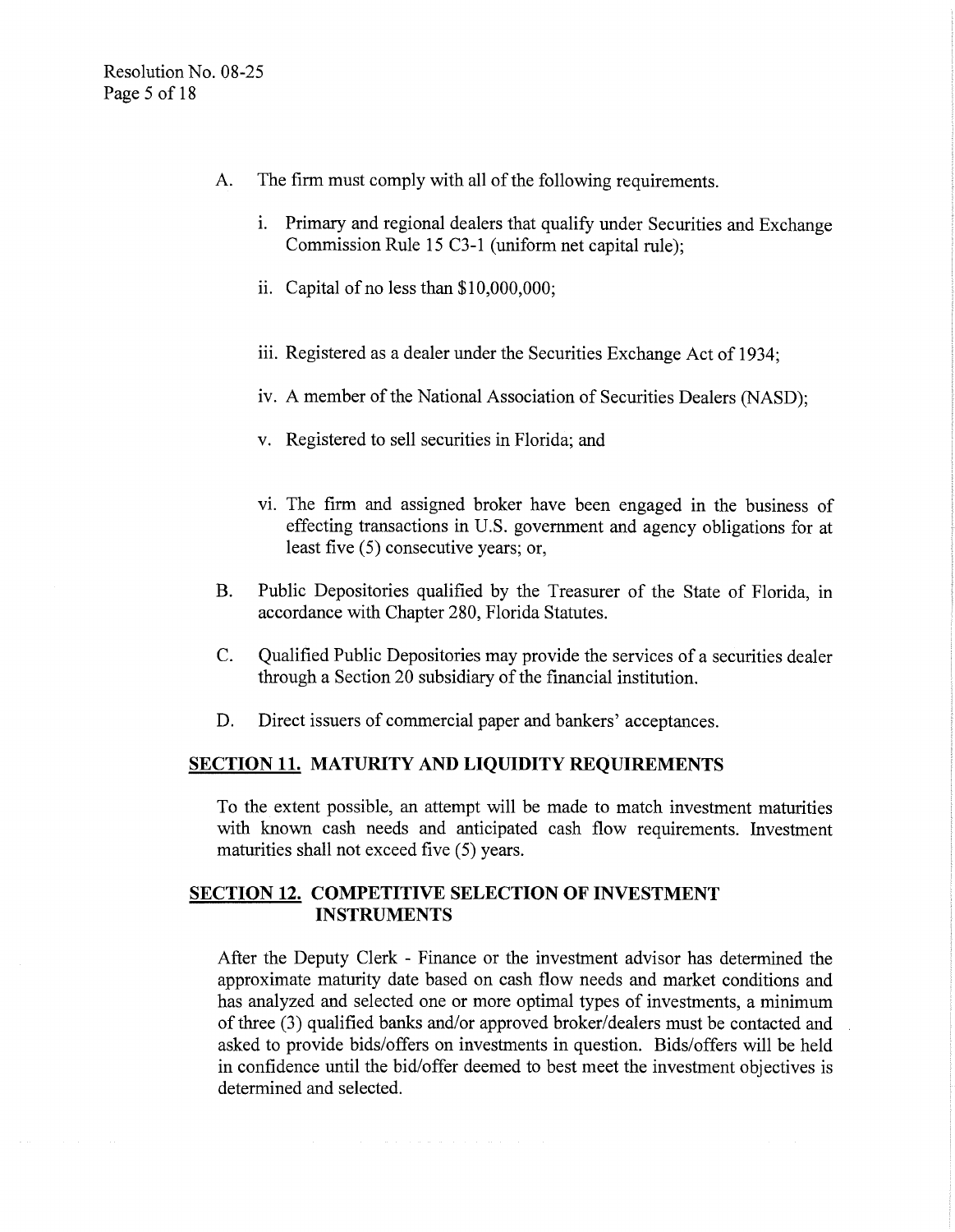However, if obtaining bids/offers are not feasible and appropriate, investments may be purchased utilizing the comparison to current market price method on an exception basis. Acceptable current market price providers include, but are not limited to:

- A. Telerate Information System
- B. Bloomberg Information Systems
- C. Wall Street Journal or a comparable nationally recognized financial publication providing daily market pricing
- E. Wall Street Journal of a comparable mationary<br>publication providing daily market pricing<br>D. Daily market pricing provided by the City's<br>correspondent institutions custodian or their correspondent institutions

Examples of when this method may be used include:

- A. When time constraints due to unusual circumstances preclude the use of the competitive bidding process
- **B.** When no active market exists for the issue being traded due to the age or depth of the issue
- C. When a security is unique to a single dealer, for example, a private placement
- D. When the transaction involves new issues or issues in the "when issued" market
- E. Small investments under  $$50,000$  in size.

E. Small investments under \$50,000 in size.<br>Overnight sweep investments will not be bid, but may be placed with the City's depository bank relating to the demand account for which the repurchase agreement was purchased.

# SECTION 13. AUTHORIZED INVESTMENTS AND PORTFOLIO **COMPOSITION**

Investments should be made subject to the cash flow needs and such cash flows Investments should be made subject to the cash flow needs and are subject to revisions as market conditions and the City's However, when the invested funds are needed in whole or in part are subject to revisions as market conditions and the City's needs change. However, when the invested funds are needed in whole or in part for the purpose originally intended or for more optimal investments, the Deputy Clerk - Finance<br>or the investment advisor may sell the investment at the then-prevailing market<br>price and place the proceeds into the proper account price and place the proceeds into the proper account

Investments not listed in this policy are prohibited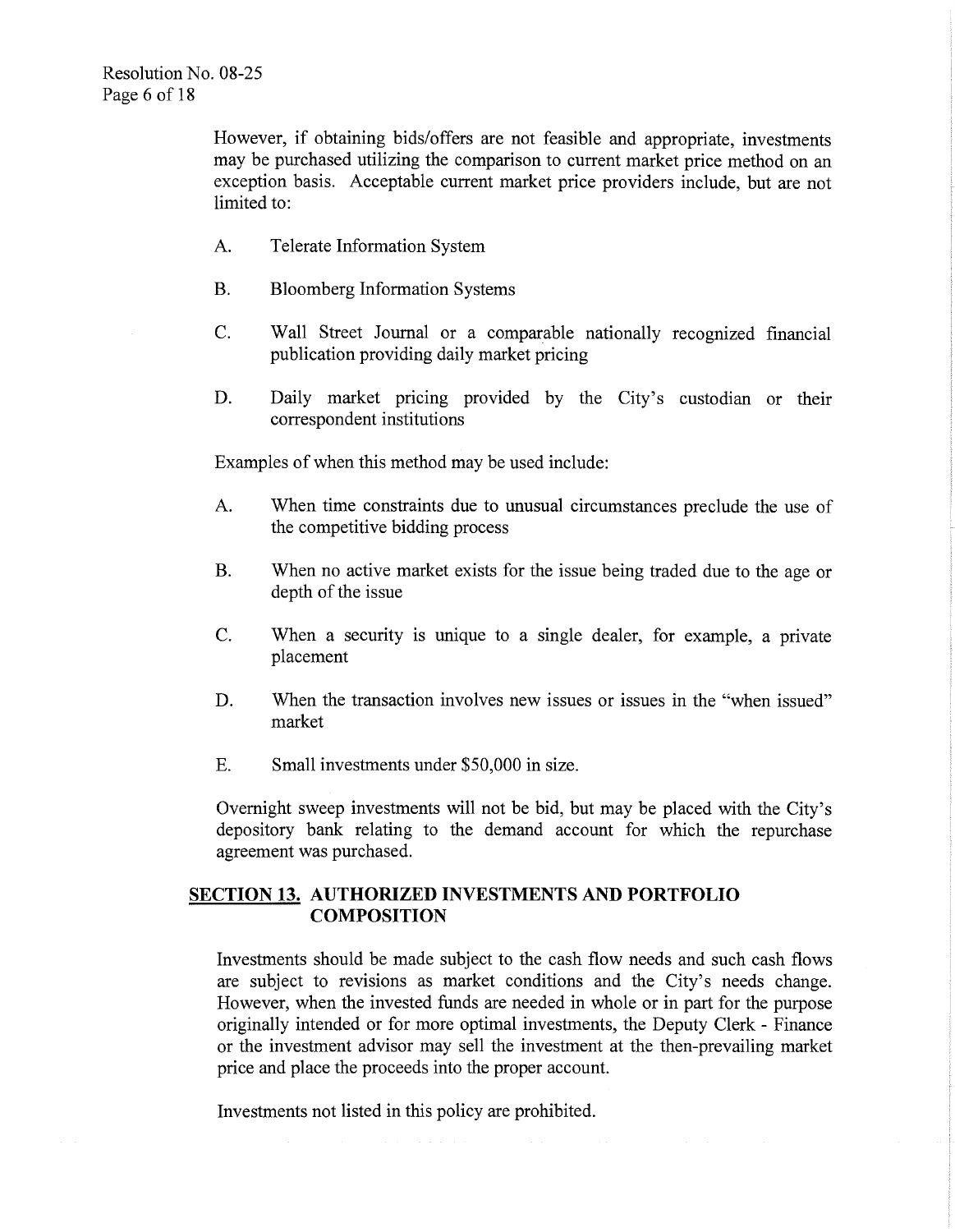The following are the investment requirements and allocation limits on security types, issuers, and maturities, as established by the City. The Deputy Clerk -Finance or designee, and the Investment Committee shall have the option to further restrict investment percentages from time to time based on market conditions, risk and diversification investment strategies. The percentage allocation requirements for investment types and issuers are calculated based on the market value of each investment.

- A. The Florida Local Government Surplus Funds Trust Fund (SBA)
	- 1. Purchase Authorization

Invest in the Florida Local Government Surplus Funds Trust Fund

2. Portfolio Composition

A Maximum of 100% of available funds may be invested in the Florida Local Government Surplus Funds Trust Fund

- B. United States Government Securities
	- 1. Purchase Authorization

Invest in negotiable direct obligations or obligations the principal and interest of which are unconditionally guaranteed by the United States Government. Such securities will include, but not be limited to the following

> Cash Management Bills Treasury Securities - State and Local Government Series ("SLGS") Treasury Bills Treasury Notes Treasury Bonds Treasury Strips

2. Portfolio Composition

A maximum of 100% of available funds may be invested in the United States Government Securities

3. Maturity Limitations

The maximum length to maturity of any direct investment in the United States Government Securities is five (5) years from the date of purchase.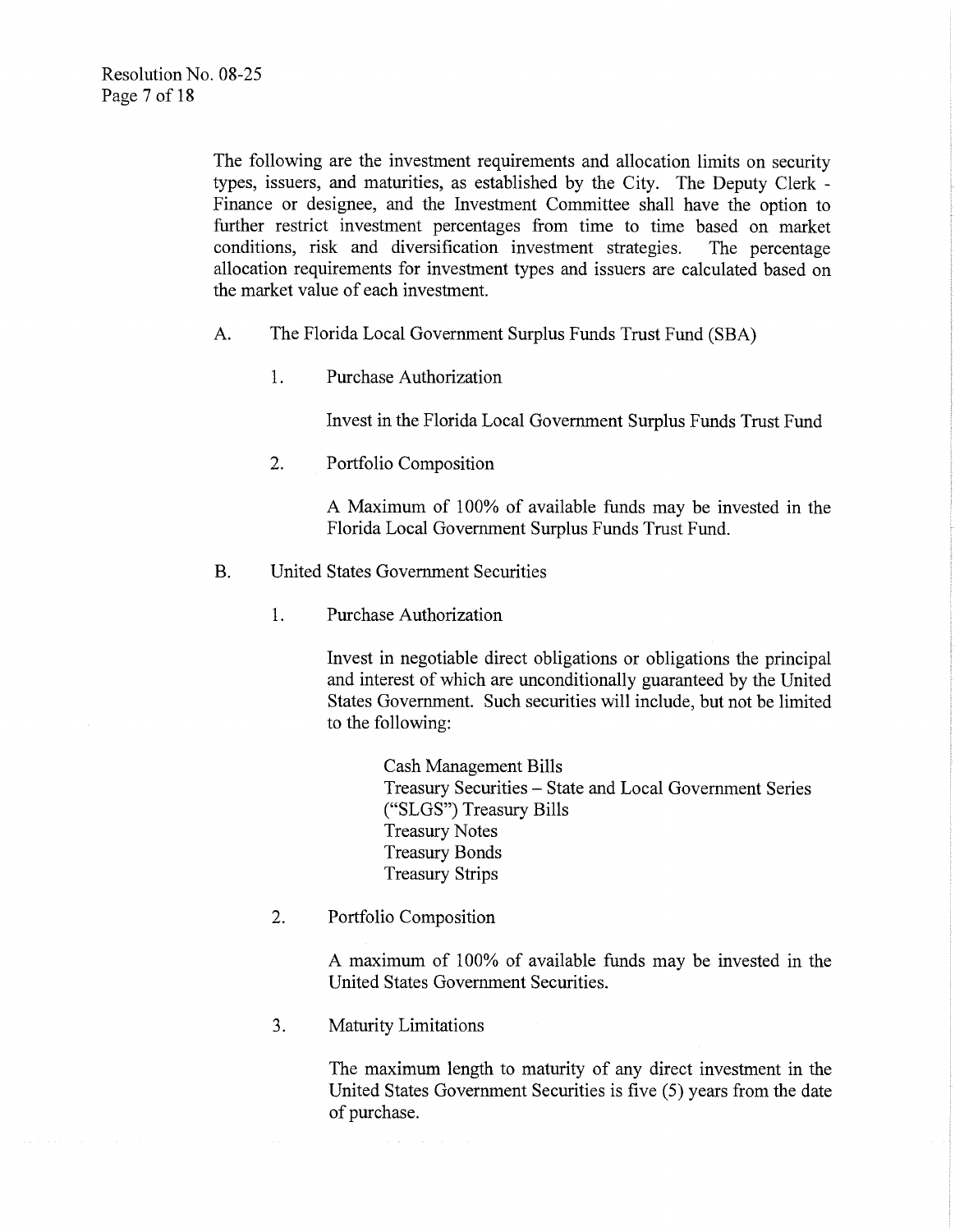- C. United States Government Agencies
	- 1. Purchase Authorization

Invest in bonds, debentures or notes which may be subject to call, issued or guaranteed as to principal and interest by the United States Governments agencies, provided such obligations are backed by the full faith and credit of the United States Government. Such Securities will include, but not be limited to the following

Government National Mortgage Association GNMA -GNMA guaranteed mortgage-backed bonds GNMA guaranteed pass through obligations United States Export - Import Bank Direct obligations or fully guaranteed certificates of beneficial ownership Farmer Home Administration -Certificates of beneficial ownership Federal Financing Bank -Discount notes, notes and bonds Federal Housing Administration Debentures General Services Administration United States Maritime Administration Guaranteed Title XI Financing New Communities Debentures United States Government guaranteed debentures United States Public Housing Notes and Bonds United States Government guaranteed public housing notes and bonds United States Department of Housing and Urban Development Project notes and local authority bonds

2. Portfolio Composition

A maximum of 50% of available funds may be invested in United States Government agencies

3. Limits on Individual Issuers

A maximum of 25% of available funds may be invested in individual United States Government agencies

4 Maturity Limitations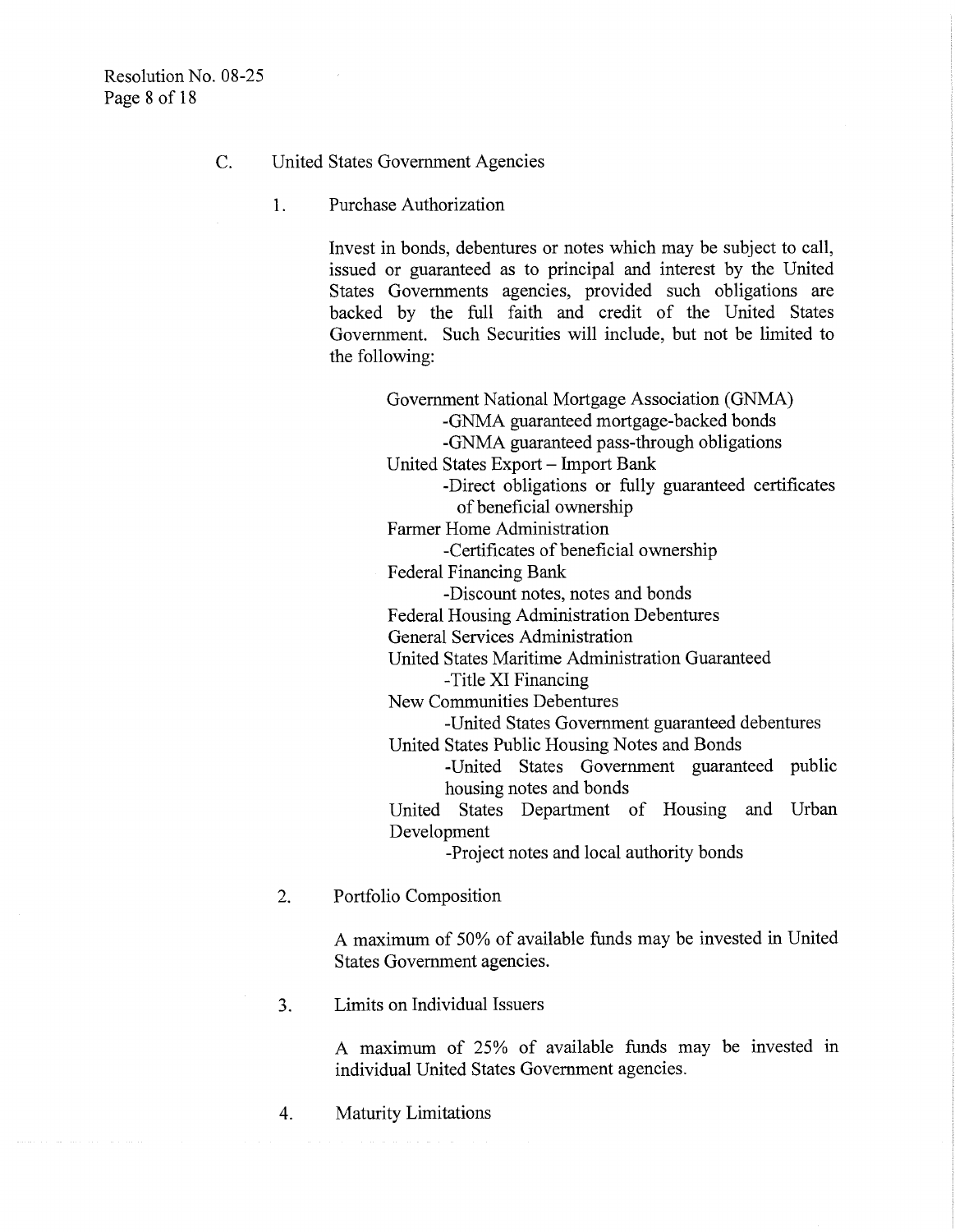The maximum length to maturity for an investment in any United States Government agency security is five  $(5)$  years from the date of purchase.

# D. Federal Instrumentalities (United States Government sponsored agencies)

1. Purchase Authorization

Invest in bonds, debentures or notes which may be subject to call. issued or guaranteed as to principal and interest by United States Government sponsored agencies (Federal Instrumentalities) which are non-full faith and credit agencies limited to the following:

> Federal Farm Credit Bank (FFCB) Federal Home Loan Bank or its City banks (FHLB) Federal National Mortgage Association (FNMA) Federal Home Loan Mortgage Corporation (Freddie-Macs) including Federal Home Loan Mortgage Corporation participation certificates Student Loan Marketing Association (Sallie Mae)

2. Portfolio Composition

A maximum of 80% of available funds may be invested in Federal instrumentalities

3 Limits on Individual Issuers

A maximum of 40% of available funds may be invested in individual Federal Instrumentalities

4. Maturity Limitations

The maximum length to maturity for an investment in any Federal Instrumentality security is five  $(5)$  years from the date of purchase.

- E. Interest Bearing Time Deposit or Saving Accounts
	- 1. Purchase Authorization

Invest in non-negotiable interest bearing time certificates of deposit or savings accounts in banks organized under the laws of this state and/or in national banks organized under the laws of the United States and doing business and situated in the State of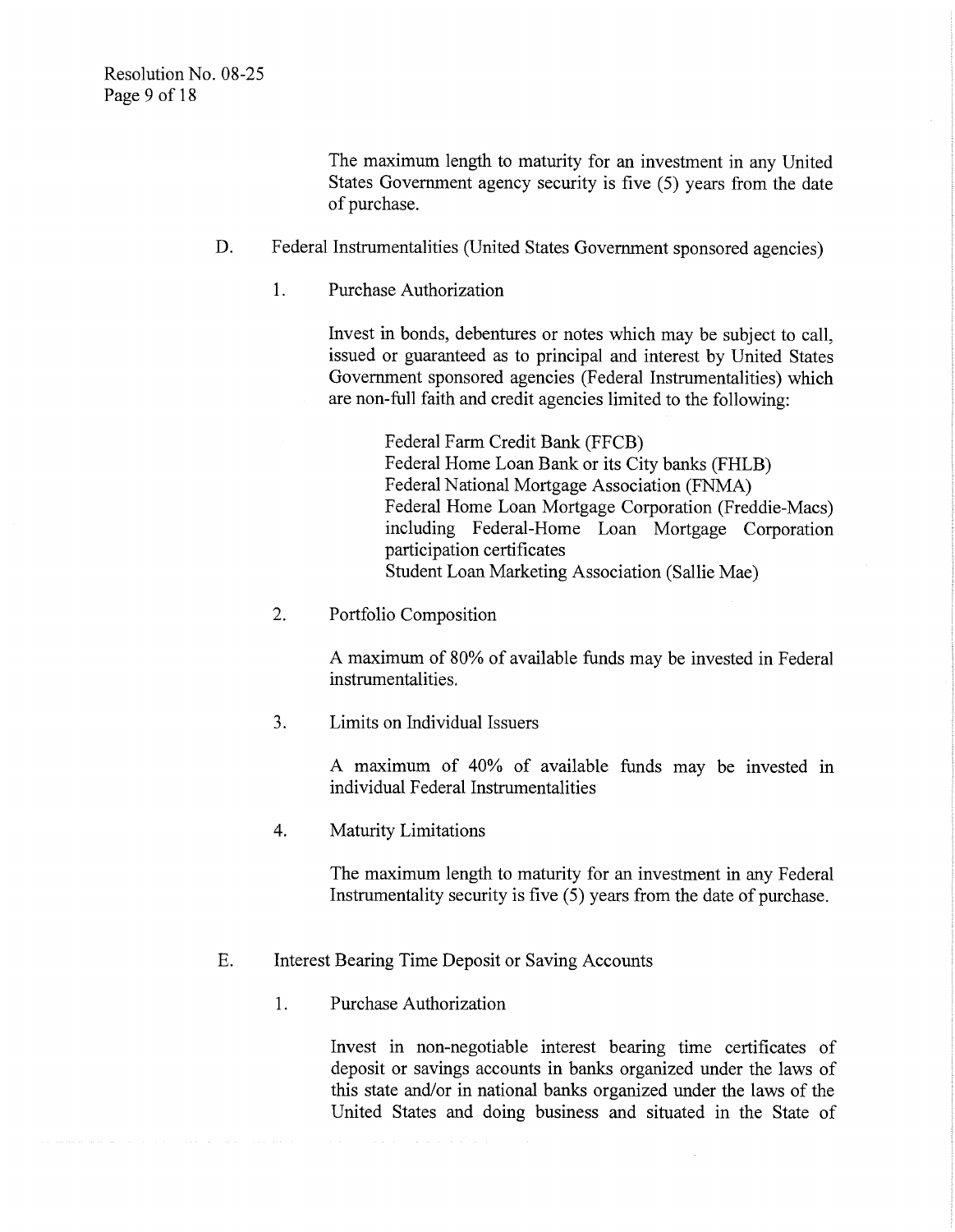Florida provided that any such deposits are secured by the Florida Security for Pubic Deposits Act, Chapter 280, Florida Statutes.<br>Additionally, the bank shall not be listed for credit watch with S&P Florida, provided that any such of<br>Security for Pubic Deposits A<br>Additionally, the bank shall not l<br>and/or Moody's Rating Services

2. Portfolio Composition

A maximum of 25% of available funds may be invested in nonnegotiable interest bearing time certificates of deposit.

3. Limits on Individual Issuers

A maximum of 15% of available funds may be deposited with any one issuer

4. Maturity Limitations

The maximum maturity on any certificate shall be no greater than three  $(3)$  years from the date or purchase.

- F. Repurchase Agreements
	- 1 Purchase Authorization
		- a. Invest in repurchase agreements composed of only those investments based on the requirements set forth by the Invest<br>invest<br>City's<br>requir City's Master Repurchase Agreement. All firms are required to sign the Master Repurchase Agreement prior to the execution of repurchase agreement transactions.
		- b. A third party custodian with whom the City has a current custodial agreement shall hold the collateral for all repurchase agreements with a term longer than one (1) business day. A clearly marked receipt that shows A clearly marked receipt that shows evidence of ownership must be supplied to the Deputy Clerk - Finance and retained.
		- c. Securities authorized for collateral are negotiable direct obligations of the United States Government, the United Government Agencies, and Federal Instrumentalities with maturities under five  $(5)$  years and must have a market value for the principal and accrued interest of <sup>102</sup> percent of the value and for the term of the repurchase agreement. Immaterial short term deviations from <sup>102</sup> percent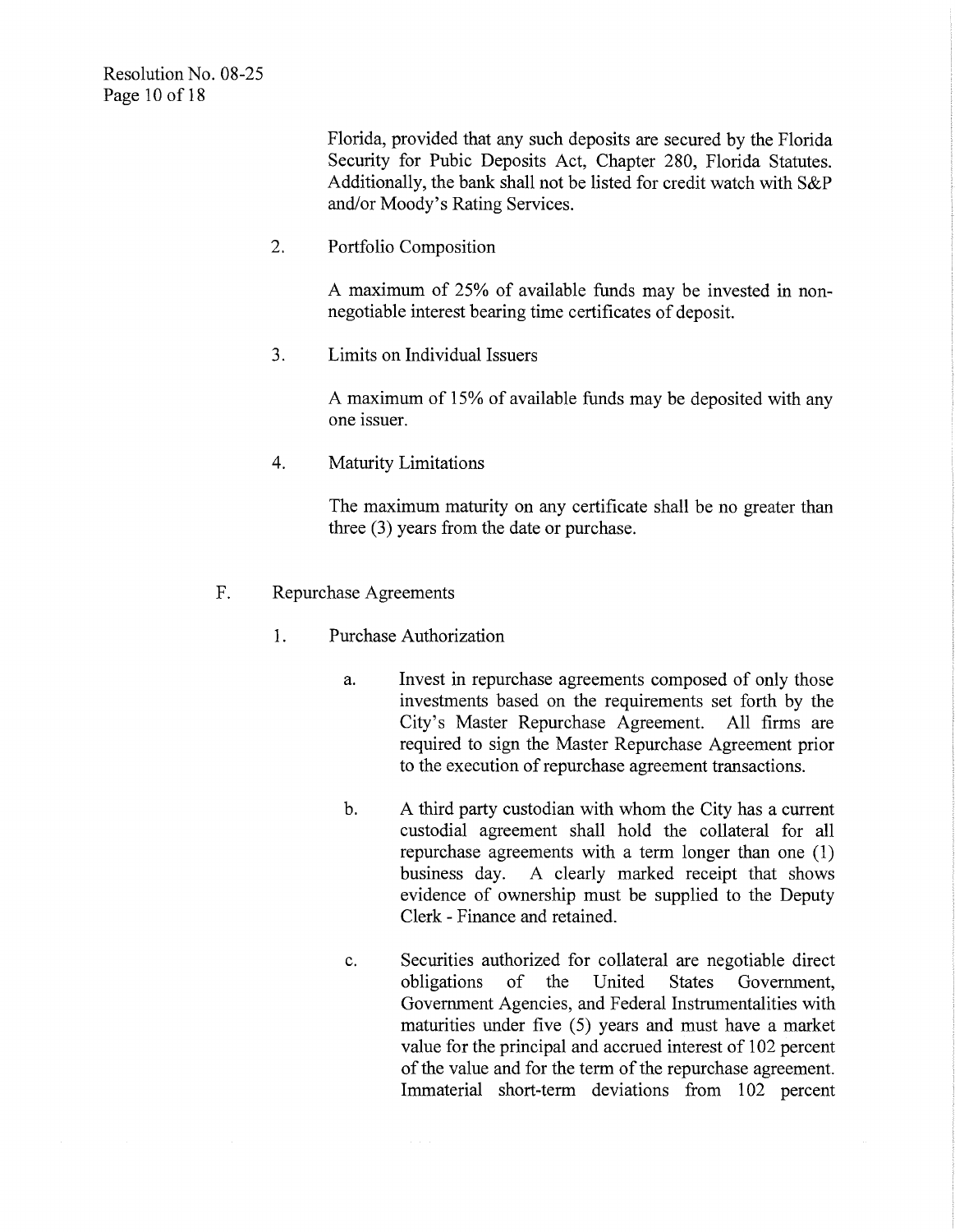requirement are permissible only upon the approval of the Deputy Clerk - Finance.

2. Portfolio Composition

A maximum of 50% of available funds may be invested in repurchase agreements excluding one  $(1)$  business day agreements and overnight sweep agreements

3. Limits on Individual Issuers

A maximum of 25% of available funds may be invested with any one institution

4. Limits on Maturities

The maximum length to maturity of any repurchase agreement is 90 days from the date of purchase.

- G. Commercial Paper
	- 1. Purchase Authorization

Invest in commercial paper of any United States company that is Purchase Authorization<br>
Invest in commercial paper of any United States company that is<br>
rated, at the time of purchase, "Prime-1" by Moody's and "A-1" by<br>
Standard & Poor's (Prime commercial paper).

2. Portfolio Composition

A maximum of 25% of available funds may be directly invested in prime commercial paper

3. Limits on individual Issuers

A maximum of 10% of available funds may be invested with any one issuer

4. Maturity Limitations

The maximum length to maturity for prime commercial paper shall be 270 days from the date of purchase.

- H. Corporate Notes
	- 1. Purchase Authorization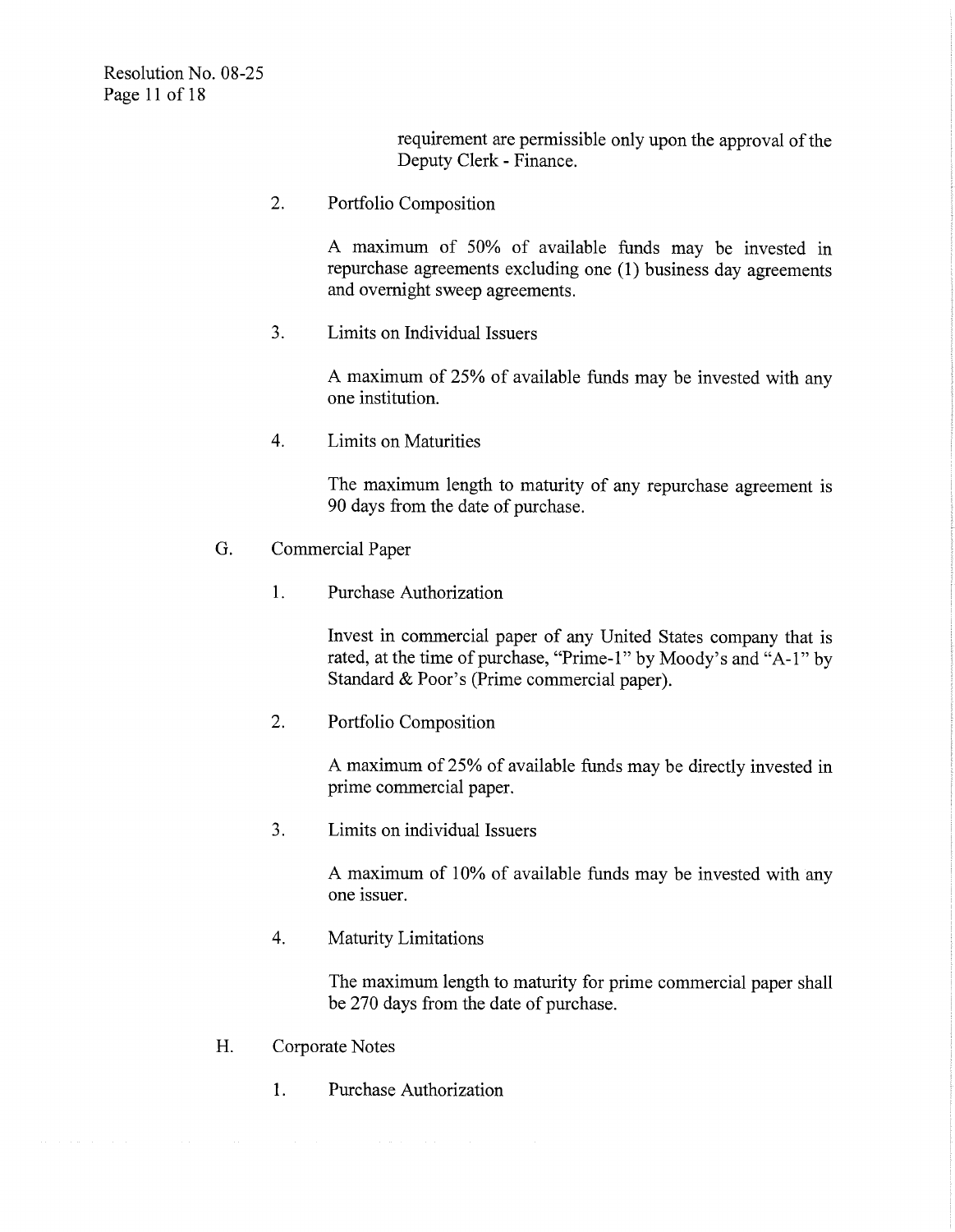Invest in corporate notes issued by corporations organized and operating within the United States or by depository institutions licensed by the United States that have a long term debt rating at Invest in corporate notes issued by corporations organize<br>operating within the United States or by depository insti<br>licensed by the United States that have a long term debt rat<br>the time or purchase, at a minimum "Aa3" by M and a operating within the United States or by depository institution-<br>licensed by the United States that have a long term debt rating<br>the time or purchase, at a minimum "Aa3" by Moody's and<br>minimum long term debt rating of "AA-

2. Portfolio Composition

A maximum of 15% of available funds may be directly invested in corporate notes

3. Limits on Individuals Issuers

A maximum of 5% of available funds may be invested with any one issuer

4. Maturity Limitations

The maximum length to maturity for corporate notes shall be three  $(3)$  years from the date of purchase.

- I. Bankers' Acceptances
	- 1. Purchase Authorization

Invest in Bankers' Acceptances issued by a domestic bank or a federally chartered domestic office of a foreign bank, which are eligible for purchase by the Federal Reserve System at the time of purchase, the short-term paper is rated, at a minimum, "P-1" by Moody's Investors Service eligible for purchase by the Federal Reserve System at the time of purchase, the short-term paper is rated, at a minimum, "P-1" by Invest in<br>federally<br>eligible fo<br>purchase,<br>Moody's<br>Portfolio chartered domestic office of a foreign bank, wor purchase by the Federal Reserve System at the the short-term paper is rated, at a minimum, 'Investors Services and "A-1" Standard & Poor's.

2. Portfolio Composition

A maximum of 25% of available funds may be directly invested in Bankers' Acceptances

3 Limits on Individual Issuers

A maximum of 10% of available funds may be invested with any one issuer

4. Maturity Limitations

The maximum length to maturity for Bankers' Acceptances shall be <sup>180</sup> days from the date of purchase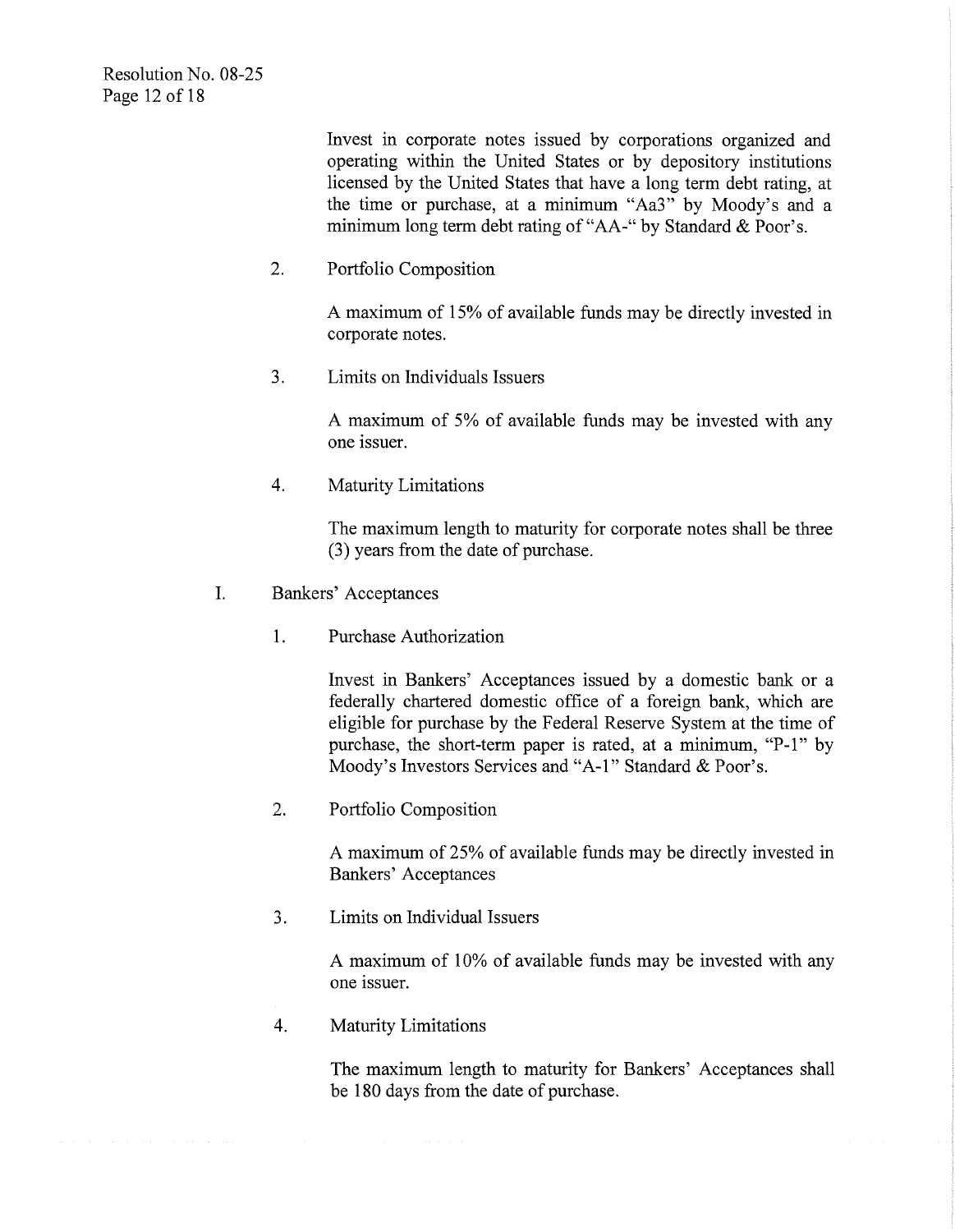- J. State and/or Local Government Taxable and/or Tax-Exempt Debt
	- 1. Purchase Authorization

Invest in state and/or local government taxable and/or tax-exempt Invest in state and/or local government taxable and/or tax-exempt<br>debt, general obligation and/or revenue bonds, rated at least "Aa2" Purchase Au<br>Invest in sta<br>debt, general<br>by Moody's<br>rated at leas te and/or local government taxable and/or tax-exempt<br>
obligation and/or revenue bonds, rated at least "Aa2"<br>
and "AA" by Standard & Poor's for long-term debt, or<br>
it "MIG-1" by Moody's and "SP-1" by Standard & Invest in state and/or local government<br>debt, general obligation and/or revenu<br>by Moody's and "AA" by Standard &<br>rated at least "MIG-1" by Moody's<br>Poor's for short-term debt. it taxable and/or tax-exer<br>e bonds, rated at least "Aa<br>Poor's for long-term debt<br>and "SP-1" by Standard by Moody's and "AA" by Standard & Poor's for long-term debt, or rated at least "MIG-1" by Moody's and "SP-1" by Standard & Poor's for short-term debt.

2. Portfolio Composition

A maximum of 20% of available funds may be invested in taxable and tax-exempt debts.

3. Maturity Limitations

A maximum length to maturity for an investment in any state or local government debt security is three  $(3)$  years from the date or purchase

- K. Registered Investment Companies (Money Market Mutual Funds)
	- 1. Investment Authorization

Invest in shares of open-end or no-load money market mutual funds provided such funds are registered under the Federal Investment Company Act of 1940 and operate in accordance with Investment Addition<br>17 C.F.R. §270.2a-7,<br>17 C.F.R. §270.2a-7,<br>nuch have an average 17 C.F.R. §270.2a-7, which stipulates that money market funds much have an average weighted maturity of 90 days or less. The prospectus of such funds must indicate that the share value shall not fluctuate

2. Portfolio Composition

A maximum of 50% of available funds may be invested in money market funds

3. Limits of Individual Issuers

A maximum of 25% of available funds may be invested with any one money market fund

4. Rating Requirements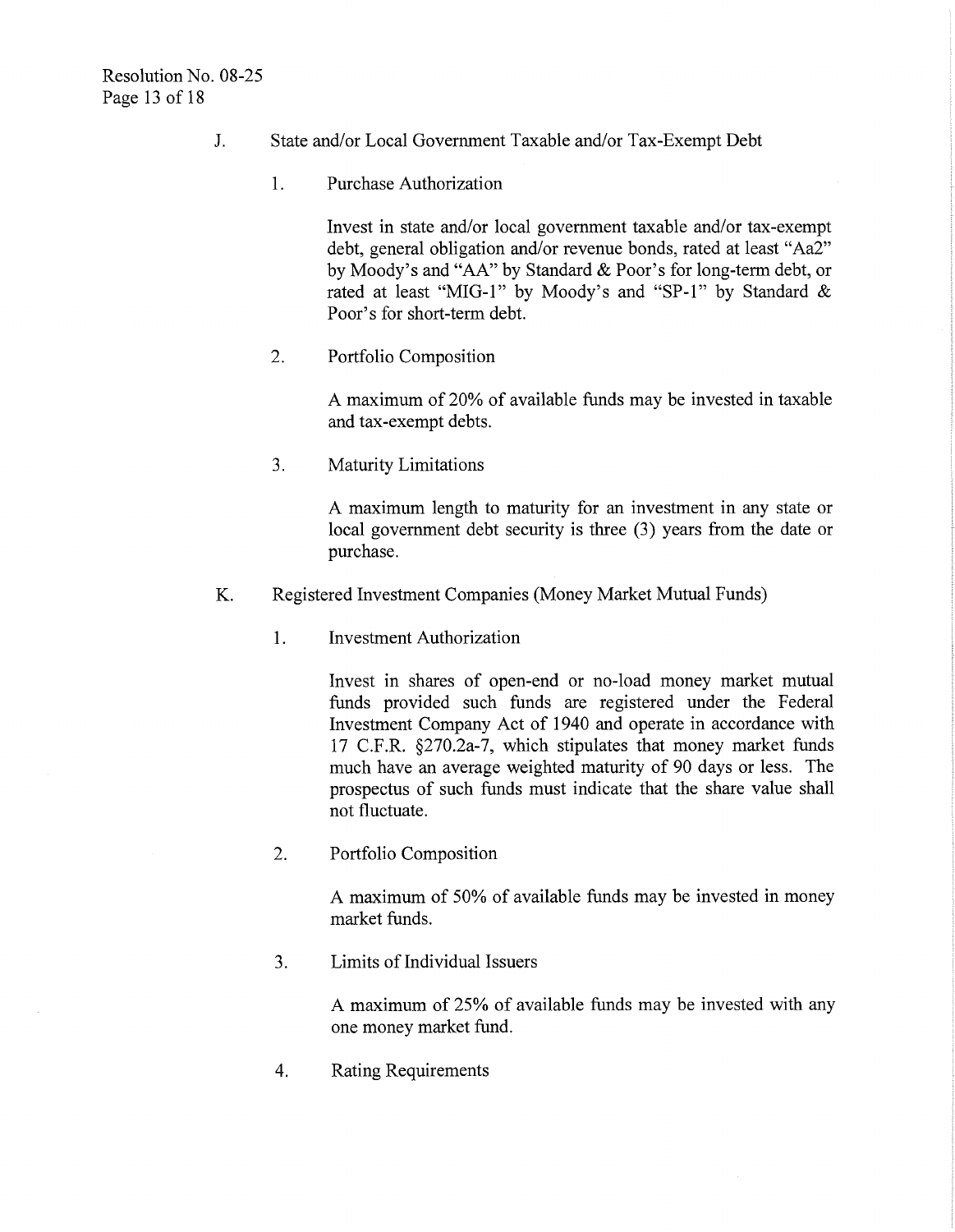The money market funds shall be rated "AAm" or "AAm-G" or<br>better by Standard & Poor's, or the equivalent by another rating The money market funds shall be rated "AAm" or "AAm-G" or better by Standard & Poor's, or the equivalent by another rating agency. agency

5. Due Diligence Requirements

A thorough investigation of any money market fund is required prior to investing, and on a continual basis. There shall be a questionnaire developed by the Deputy Clerk - Finance or the investment advisor that will contain a list of due diligence considerations that deal with the major aspects of any investment pool/fund. A current prospectus must be obtained.

- L. Intergovernmental Investment Pool
	- 1. Investment Authorization

Intergovernmental investment pools that are authorized pursuant to the Florida Interlocal Cooperation Act, as provided in Section 163.01, Florida Statutes.

2. Portfolio Composition

A maximum of 50% of available funds may be invested in intergovernmental investment pools

3. Due Diligence Requirements

A thorough investigation of any pool fund is required prior to investing, and on a continual basis. There shall be a questionnaire developed by the Deputy Clerk - Finance or the investment advisor that will contain a list of due diligence considerations that deal with the major aspects of any investment pool/fund. A current prospectus must be obtained

# SECTION 14. DERIVATIVES AND REVERSE REPURCHASE **AGREEMENTS**

Investment in any derivative products or the use of reverse repurchase agreements is not permitted. A "derivative" is defined as a financial instrument the value of which depends on, or is derived from, the value of one or more underlying assets or indices or asset values

## SECTION 15. PERFORMANCE MEASUREMENTS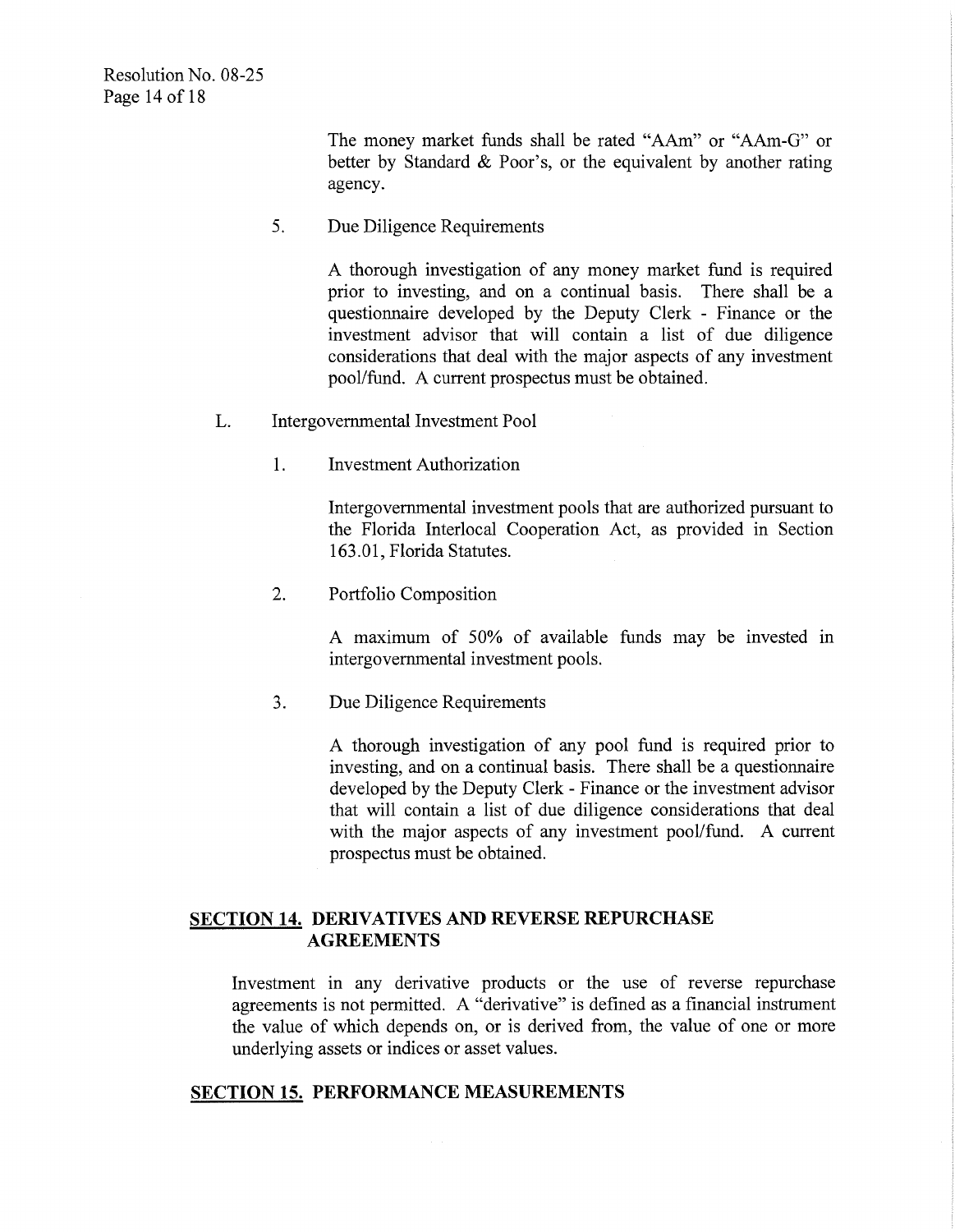In order to assist in the evaluation of the portfolio's performance, the City will<br>use performance benchmarks for short-term and long-term portfolios. The use<br>of benchmarks will allow the City to measure its returns agains of benchmarks will allow the City to measure its returns against other investors in the same markets A The State Board of the portfolio's performance, the City will<br>use performance benchmarks for short-term and long-term portfolios. The use<br>of benchmarks will allow the City to measure its returns against other investors<br>i

- Trust Fund (SBA Pool"), monthly rate of return will be used as a benchmark as compared to the portfolios' book value rate of return for current operating funds
- B. Investments that have a longer-term investment horizon will be compared to Investments that have a longer-term investment horizon will be compared to<br>the Merrill Lynch 1-3 Year Government Index or an equivalent index the Merrill Lynch 1-3 Year Government Index or an equivalent index<br>comprised of U.S. Treasury or Government securities. The appropriate index will have a duration and asset mix that approximates the portfolios Investments that have a longer-term investment horizon will be compare<br>the Merrill Lynch 1-3 Year Government Index or an equivalent is<br>comprised of U.S. Treasury or Government securities. The approp<br>index will have a durat and will be utilized as a benchmark to be compared to the portfolio's total rate of return.

#### SECTION 16. REPORTING

The Deputy Clerk - Finance shall provide an annual investment report including the listing of holdings in the portfolio at cost and market value to the City Clerk. This report will then be forwarded to the City Commission. Such reports shall be available to the public

Schedules in the annual report should include but not be limited to the following

- A. A listing of individual investments held at the end of the reporting period
- B. Coupon, discount or earning rate
- C. Final maturity date on all investments
- D. Book value, and market value
- E. Income Earned

#### SECTION 17. THIRD-PARTY CUSTODIAL AGREEMENTS

All securities, with the exception of certificates of deposits, shall be held with a third party custodian; and all securities purchased by, and all collateral obtained by the City should be properly designated as an asset of the City. The securities must be held in an account separate and apart from the assets of the financial institution. A third party custodian is defined as any bank depository chartered by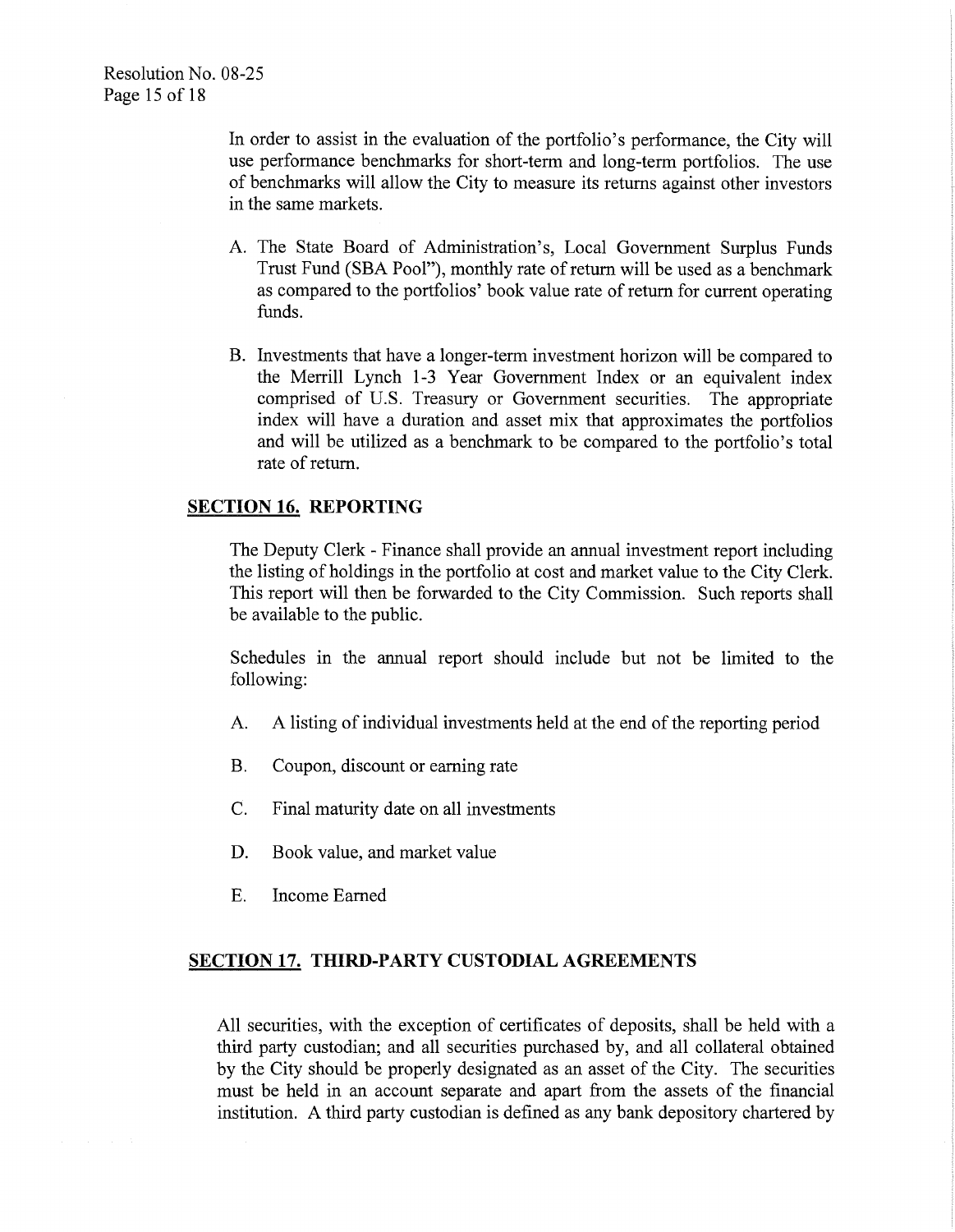the Federal Government, the State of Florida, or any other state or territory of the United States which has a branch or principal place of business in the State of Florida as defined in Section 658.12, Florida Statutes, or by a national association organized and existing under the laws of the United States which is authorized to accept and execute trusts and which is doing business in the State of Florida Certificates of deposits maintained by book-entry at the issuing bank shall clearly identify the City as the owner Fiorida as defined<br>organized and<br>accept and ex<br>Certificates of<br>identify the C:<br>The City Cla<br>agreement(s)<br>include letters<br>party, method 558.12, Florida Statutes, or by<br>the laws of the United States<br>d which is doing business in<br>ained by book-entry at the issues<br>tate on behalf of the City,<br>and depository institution(s).<br>om the City, details as to the r<br>of se

The City Clerk shall execute on behalf of the City, third party custodial identify the City as the owner.<br>The City Clerk shall execute on behalf of the City, third party custodial<br>agreement(s) with its bank(s) and depository institution(s). Such agreements may<br>include letters of authority from t agreement(s) with its bank(s) and depository institution(s). Such agreements may party, method of notification of security purchases, sales, and delivery, procedures related to repurchase agreements and wire transfers, safekeeping and transaction costs, procedures in case of wire failure or other unforeseen mishaps and describing the liability of each party

The custodian shall accept transaction instructions only from those persons who have been duly authorized by the city of Palmetto and which authorization has been provided, in writing, to the custodian. No withdrawal of securities, in whole or in part, shall be made from safekeeping, shall be permitted unless by such a duly authorized person

The custodian shall provide the Deputy Clerk - Finance with safekeeping receipts that provide detail information on the securities held by the custodian. Security transactions between a broker/dealer and the custodian involving the purchase or sale of securities by transfer of money or securities must be made on a "delivery The custodian shall provide the Deputy Clerk - Finance with safekeeping receipts<br>that provide detail information on the securities held by the custodian. Security<br>transactions between a broker/dealer and the custodian invo vs. payment" basis, if applicable, to ensure that the custodian will have the security or money, as appropriate, in hand at the conclusion of the transaction. Securities held as collateral shall be held free and clear of any liens.

# SECTION 18. INVESTMENT POLICY REVIEW

The Investment Committee shall review the policy annually and make recommendations to the City Commission for modification thereto

# SECTION 19. DEFINITIONS:

Authorized investments: Authorized investments are those specifically outlined in Section XII of this policy and are selected by type, issuers and maturities. Investments not listed in this policy are prohibited

Competitive selection: The process of obtaining bids/offers from a minimum of three qualified banks or approved broker/dealers for one or more specific types of investments. This process would be employed for investments such as bonds or securities to be purchased directly by city staff.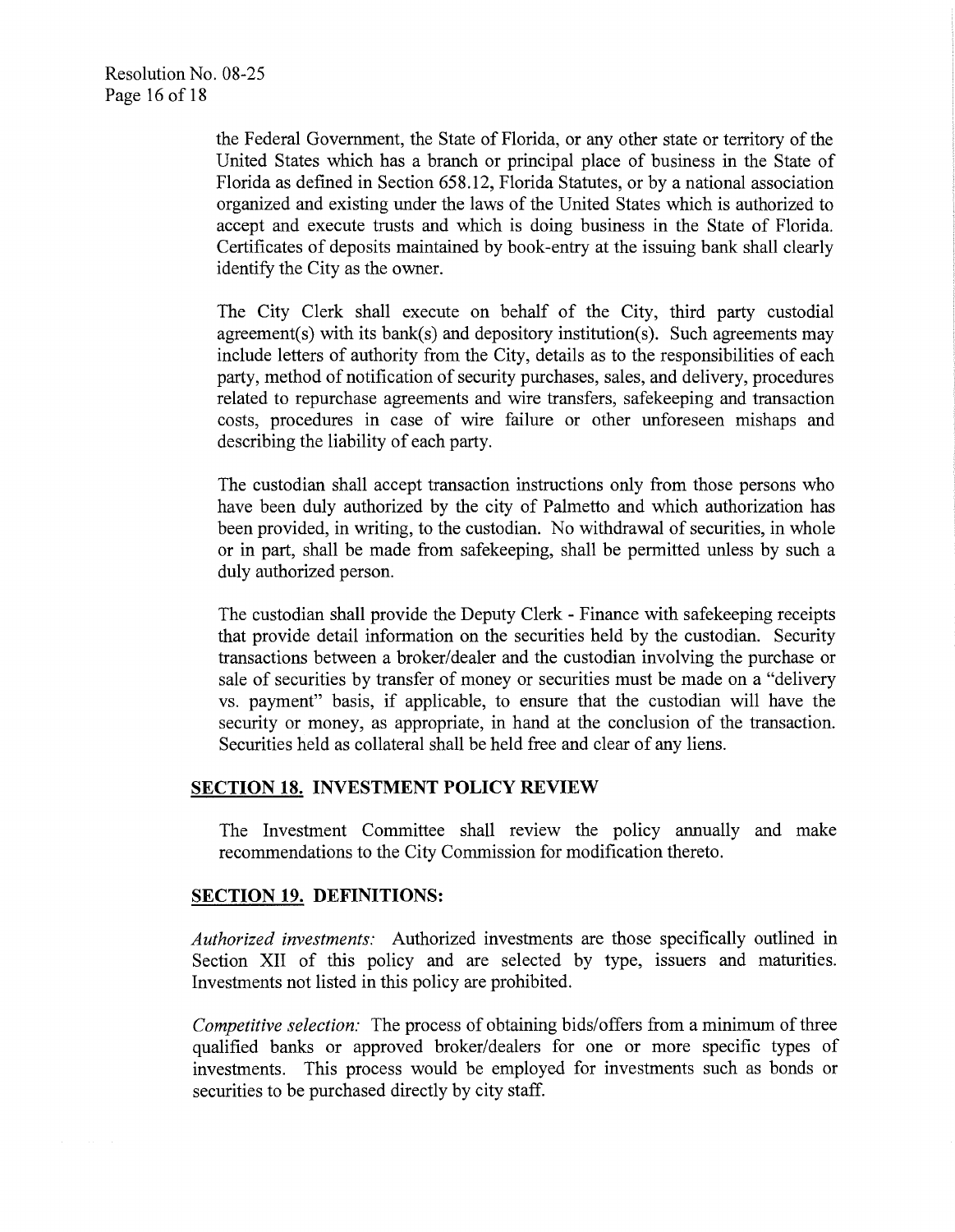Derivative: A financial instrument which value depends on, or is derived from the value of one or more underlying assets, indices or asset values. Investing in value of one or more underlying assets, indices or asset values. derivatives is not permitted under this policy.

*Investment Objectives*: Safety of Principal, Maintenance of Liquidity and Return on Investment

Investment Committee: A committee charged with the oversight, direction, safety and yield of the City's invested funds. This committee shall consist of the City Clerk, Investment Committee: A committee charged with the oversight, direction, safety and<br>yield of the City's invested funds. This committee shall consist of the City Clerk,<br>Deputy Clerk – Finance, the city's Financial Advisor a *Investment Committee:* A committed yield of the City's invested funds.<br>Deputy Clerk – Finance, the city's appointed by the City Commission. Financial Advisor and one person that may be appointed by the City Commission

Performance Measurement: An established benchmark for short and long-term portfolios that will allow the City to measure its returns against other similar investors in the same markets

Prudent Person Standard: The rule used by City Staff, stating that investments shall be made with judgement and care, under circumstances prevailing at the time of investment, with persons of prudence, discretion and intelligence exercise in the management of their own affairs, not for speculation, but for investment, considering the probable safety of their capital as well as the probable income to be derived from the investment

Prudent Expert Standard: The standard applied to any person or firm hired or Prudent Expert Standard: The standard applied to any person or firm hired or<br>retained to invest, monitor, or advise concerning the City's invested assets and is<br>considered to be a higher standard than the Prudent Person st retained to invest, monitor, or advise concerning the City's invested assets and is should apply the Prudent Person standard with higher judgement, care and skill and diversify the investments of the funds so as to minimize the risk while considering the probable income and the probable safety of their capital.

Qualified Institutions: Brokers and dealers that are approved for investment purposes as qualified per Section IX

Qualified Public Depository: Any bank, savings bank or savings association that is organized and exists under the laws of the United States, the laws of this state or any other state or territory of the United States that: 1) Has its principal place of business in this state or has <sup>a</sup> branch office in this state which is authorized under the laws of other state or territory of the United States that: 1) Has its principal place of business<br>in this state or has a branch office in this state which is authorized under the laws of<br>Florida or of the United States to receive insurance under the provision of the Federal Deposit Insurance Act as amended, 12 classification, reporting and collateralization of public deposits; and 4) meets all other requirements of Chapter 280 of the Florida Statutes and has been designated by the Chief Financial Officer of this state.

Third Party Custodian: Any bank depository chartered by the Federal Government, the State of Florida or any other state or territory of the United States that has <sup>a</sup>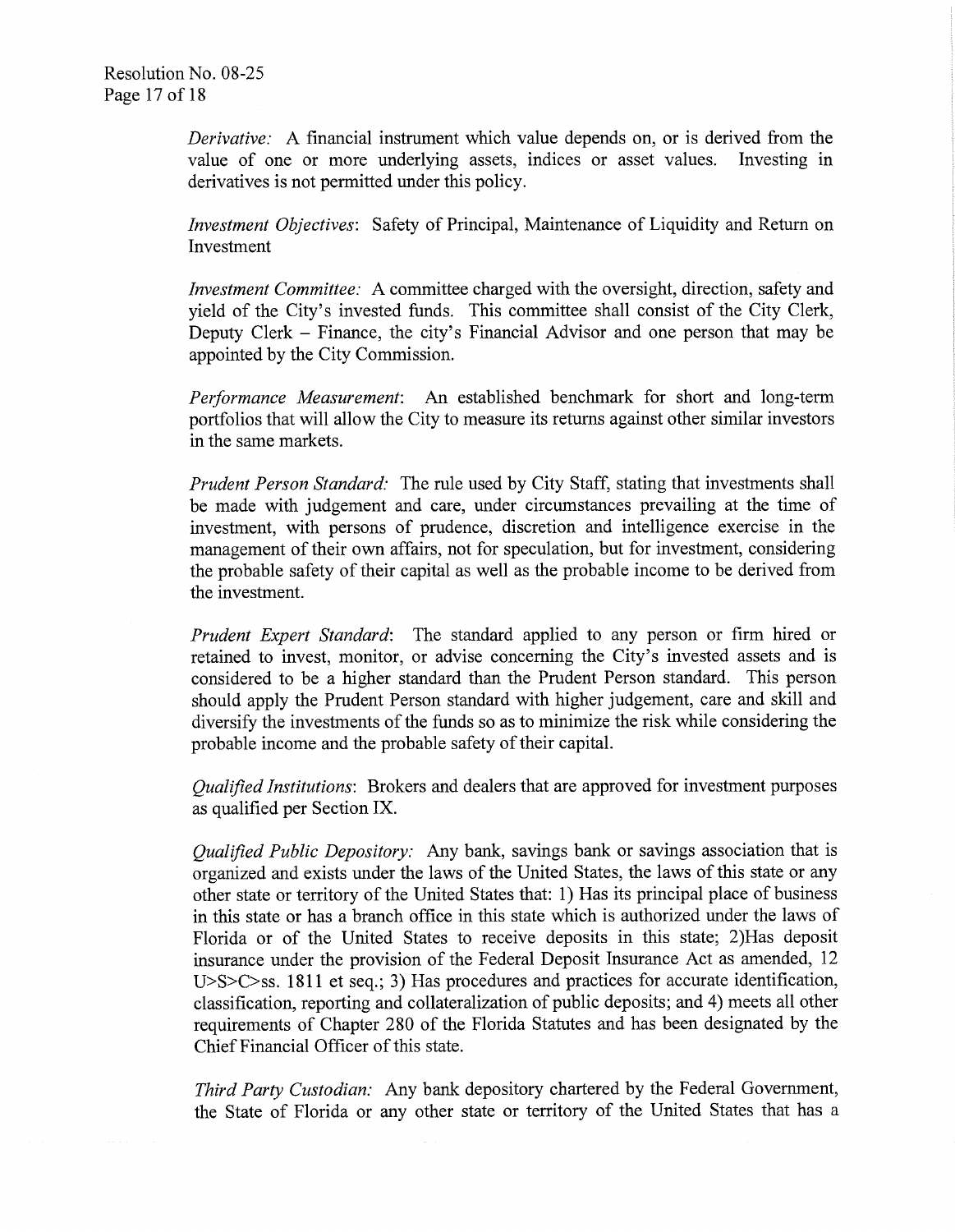branch or principal place of business in the State of Florida as defined in Section 658.12 of the Florida Statutes which is authorized to accept and execute trusts and which is doing business in the State of Florida.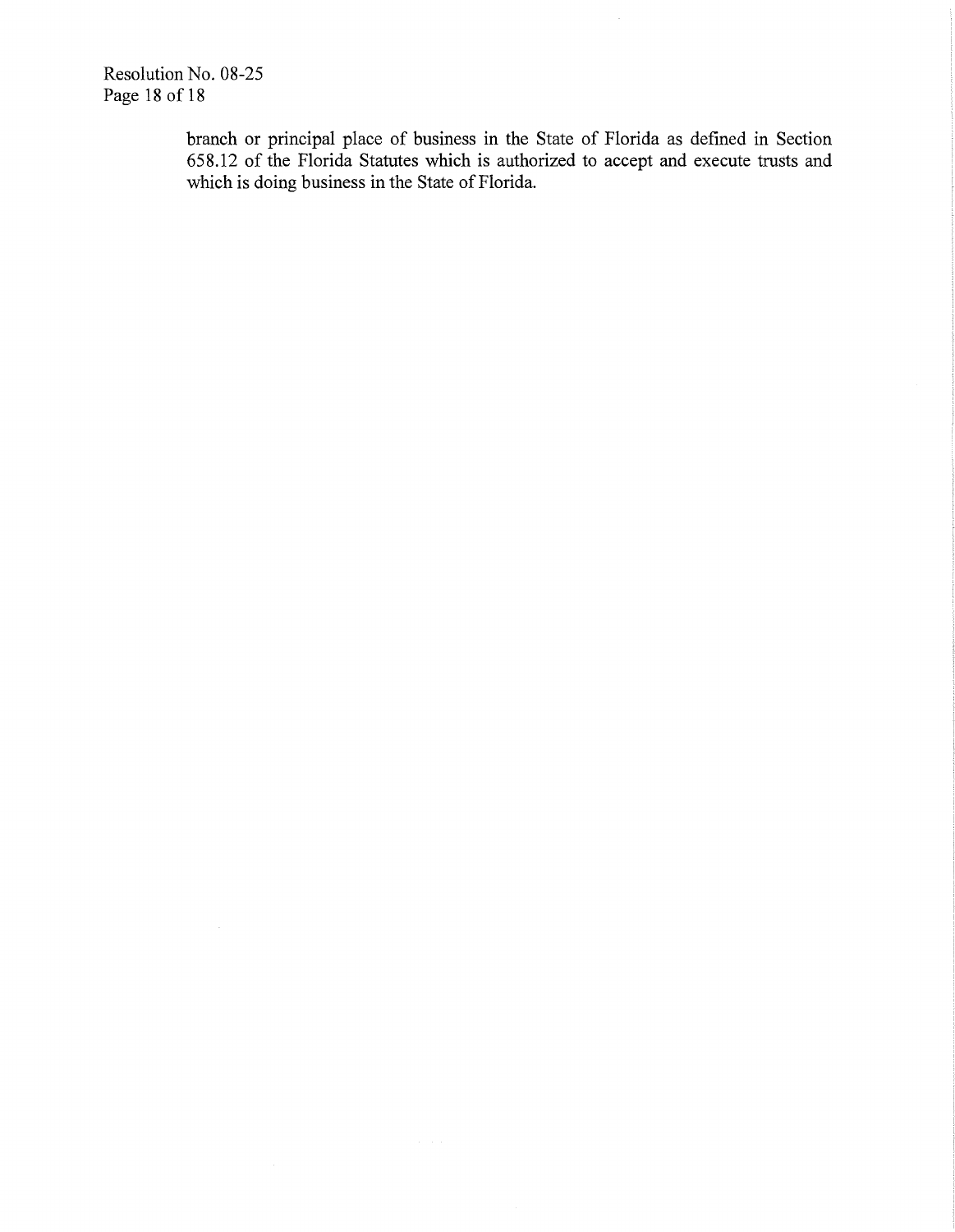# **ATTACHMENT A INVESTMENT WORKSHEET**

|                                                                                                                      | New amount to invest 3,500,000.00<br>Value of current investments<br>Trailer Park Trust Investment 2,427,408.15<br><b>Total Proposed Investments</b> |                                                         | 484,442.42<br>6,411,850.57                         |                                                             |                                                 |                          |                                          |                                                      |                             |
|----------------------------------------------------------------------------------------------------------------------|------------------------------------------------------------------------------------------------------------------------------------------------------|---------------------------------------------------------|----------------------------------------------------|-------------------------------------------------------------|-------------------------------------------------|--------------------------|------------------------------------------|------------------------------------------------------|-----------------------------|
|                                                                                                                      |                                                                                                                                                      |                                                         |                                                    |                                                             |                                                 |                          |                                          |                                                      |                             |
| <b>AUTHORIZED INVESTMENTS</b>                                                                                        | <b>AUTHORIZED</b><br><b>PORTFOLIO</b><br><b>COMPOSITION</b>                                                                                          | <b>LIMITS ON</b><br><b>INDIVIDUAL</b><br><b>ISSUERS</b> | <b>MAXIMUM</b><br><b>MATURITY</b><br><b>LENGTH</b> | <b>\$ MAXIMUM</b><br><b>PORTFOLIO</b><br><b>COMPOSITION</b> | \$ MAXIUM<br><b>INDIVIDUAL</b><br><b>ISSUER</b> | <b>PROPOSED</b>          | <b>CURRENT</b><br>INVESTMENT INVESTMENTS | <b>TOTAL</b><br><b>PROPOSED</b><br><b>INVESTMENT</b> | <b>RATE AT</b><br>9/28/2008 |
| <b>PURCHASE AUTHORIZATION</b>                                                                                        |                                                                                                                                                      |                                                         |                                                    |                                                             |                                                 |                          |                                          |                                                      |                             |
| Florida Local Government Surplus Funds Trust<br>Fund                                                                 | 100%                                                                                                                                                 | N/A                                                     | N/A                                                | 6,411,851                                                   | 6.411.851                                       | 1,000,000.00             | 317,514.82                               | 1.317.514.82                                         | 1.98%                       |
| <b>US Government Securities</b>                                                                                      | 100%                                                                                                                                                 | N/A                                                     | 5 YEARS                                            | 6,411,851                                                   | 6,411,851                                       |                          |                                          |                                                      |                             |
| <b>Cash Management Bills</b><br><b>Treasury Securities (SLGS)</b><br><b>Treasury Bills</b><br><b>Treasury Notes</b>  |                                                                                                                                                      |                                                         |                                                    |                                                             |                                                 |                          |                                          |                                                      |                             |
| <b>Treasury Bonds</b><br><b>Treasury Strips</b>                                                                      |                                                                                                                                                      |                                                         |                                                    |                                                             |                                                 |                          |                                          |                                                      |                             |
| <b>US Government Agencies</b><br><b>GNMA</b>                                                                         | 50%                                                                                                                                                  | 25%                                                     | 5 YEARS                                            | 3,205,925                                                   | 1,602,963                                       |                          |                                          |                                                      |                             |
| <b>US Import-Export Bank</b><br><b>FmHA</b>                                                                          |                                                                                                                                                      |                                                         |                                                    |                                                             |                                                 |                          |                                          |                                                      |                             |
| <b>Federal Financing Bank</b><br><b>Federal Housing Administration</b><br><b>General Services Admin</b>              |                                                                                                                                                      |                                                         |                                                    |                                                             |                                                 |                          |                                          |                                                      |                             |
| <b>US Maritime Admin Guaranteed</b><br><b>New Communities Debentures</b><br><b>US Public Housing Notes and Bonds</b> |                                                                                                                                                      |                                                         |                                                    |                                                             |                                                 |                          |                                          |                                                      |                             |
| <b>US Dept HUD</b>                                                                                                   |                                                                                                                                                      |                                                         |                                                    |                                                             |                                                 |                          |                                          |                                                      |                             |
| Federal Instrumentalities (US Govt sponsored<br>agencies)                                                            | 80%                                                                                                                                                  | 40%                                                     | 5 YEARS                                            | 5,129,480                                                   | 2,564,740                                       |                          |                                          |                                                      |                             |
| Federal Farm Credit Bank (FFCB)<br>Federal Home Loan Bank (FHLB)                                                     |                                                                                                                                                      |                                                         |                                                    |                                                             |                                                 |                          |                                          |                                                      |                             |
| Federal National Mortgage Assoc (FNMA)<br>Freddie-Macs                                                               |                                                                                                                                                      |                                                         |                                                    |                                                             |                                                 |                          |                                          |                                                      |                             |
| Sallie Mae                                                                                                           |                                                                                                                                                      |                                                         |                                                    |                                                             |                                                 |                          |                                          |                                                      |                             |
| Interest Bearing Time Deposit or Savings Accounts                                                                    | 25%                                                                                                                                                  | 15%                                                     | 3 YEARS                                            | 1,602,963                                                   | 961,778                                         | 500,000.00               |                                          | 500,000.00                                           | 3.38%                       |
| Certificates of Deposit - 60 day<br>Certificates of Deposit - 90 day<br>Certificates of Deposit - 180 day            |                                                                                                                                                      |                                                         |                                                    |                                                             |                                                 | 600,000.00<br>500,000.00 |                                          | 600,000.00<br>500,000.00                             | 3.43%<br>3.43%              |
| <b>Savings Accounts</b>                                                                                              |                                                                                                                                                      |                                                         |                                                    |                                                             |                                                 |                          |                                          |                                                      |                             |
| Repurchase Agreements<br>City's Master Repurchase Agreement<br><b>Third Party Custodian</b>                          | 50%                                                                                                                                                  | 25%                                                     | 90 DAYS                                            | 3,205,925                                                   | 1,602,963                                       |                          |                                          |                                                      |                             |
| <b>US Govt direct obligations</b>                                                                                    |                                                                                                                                                      |                                                         |                                                    |                                                             |                                                 |                          |                                          |                                                      |                             |
|                                                                                                                      |                                                                                                                                                      |                                                         |                                                    |                                                             |                                                 |                          |                                          |                                                      |                             |
| X:\Finance\Policy\Investment Policy worksheet.xls                                                                    |                                                                                                                                                      |                                                         |                                                    |                                                             |                                                 |                          |                                          |                                                      | 9/30/200                    |
|                                                                                                                      |                                                                                                                                                      |                                                         |                                                    |                                                             |                                                 |                          |                                          |                                                      |                             |

f0 i

 $\label{thm:main}$ 

j<br><sub>S</sub> j I N

 $\label{eq:3} \begin{split} \mathcal{L}_{\text{max}}(\mathbf{y}) = \mathcal{L}_{\text{max}}(\mathbf{y}) = \mathcal{L}_{\text{max}}(\mathbf{y}) = \mathcal{L}_{\text{max}}(\mathbf{y}) = \mathcal{L}_{\text{max}}(\mathbf{y}) = \mathcal{L}_{\text{max}}(\mathbf{y}) = \mathcal{L}_{\text{max}}(\mathbf{y}) = \mathcal{L}_{\text{max}}(\mathbf{y}) = \mathcal{L}_{\text{max}}(\mathbf{y}) = \mathcal{L}_{\text{max}}(\mathbf{y}) = \mathcal{L}_{\text{max}}(\mathbf{y}) = \mathcal{L}_{\text{max$ 

<sup>i</sup> T T

Ni

.<br>......

I I

i<br>Operator van pous of video management

 $\mathbb{E}[\mathbb{E}_{\mathbf{z}}(\mathbf{z}|\mathbf{z})]$  ,  $\mathbb{E}_{\mathbf{z}}(\mathbf{z}|\mathbf{z})$  ,  $\mathbb{E}_{\mathbf{z}}(\mathbf{z}|\mathbf{z})$ 

a great  $\epsilon$  or  $\epsilon$  and  $\epsilon$  are the second  $\epsilon$  . The  $\epsilon$